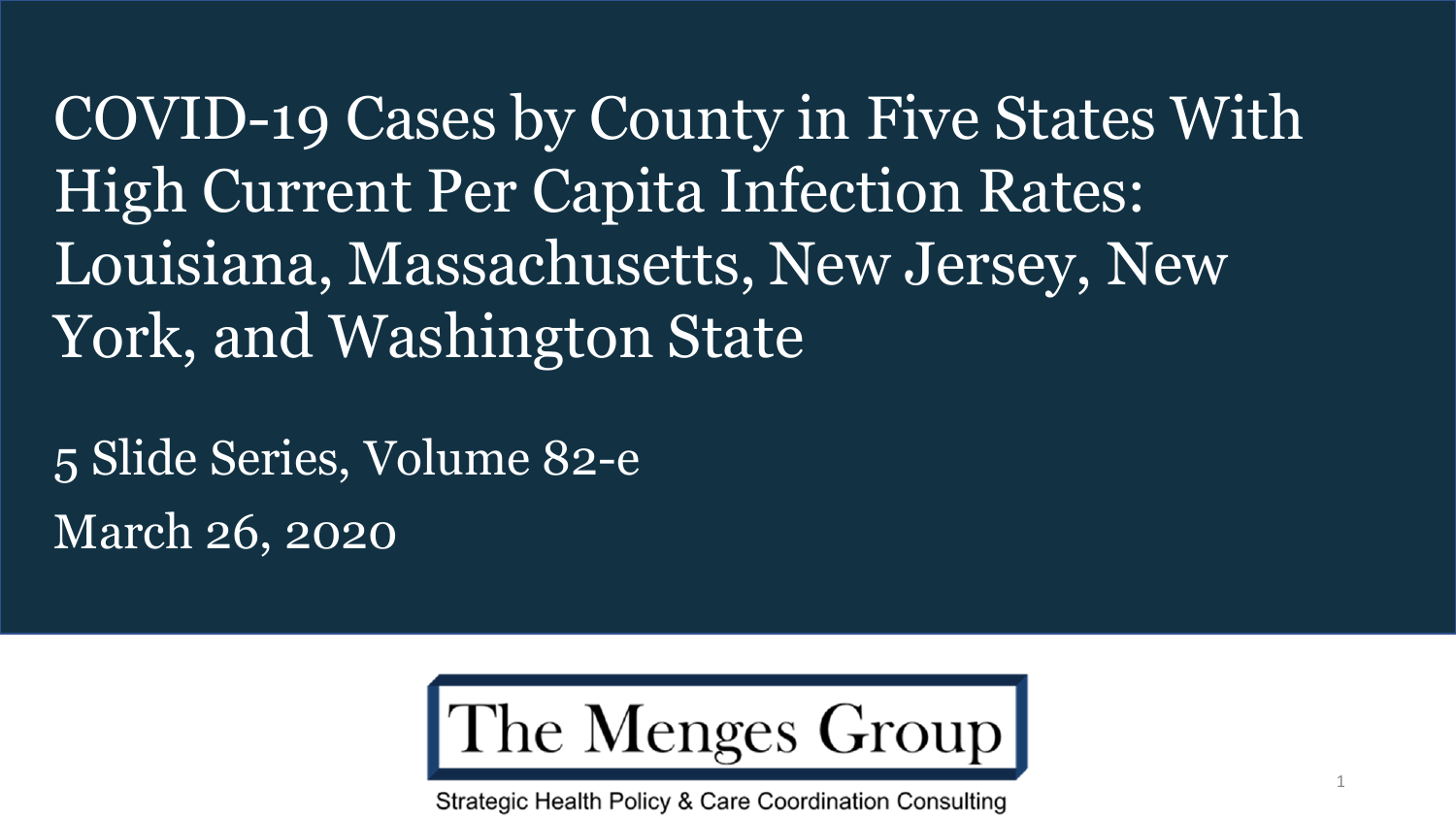# **Introduction**

- Last week we presented county-level COVID-19 data for the five states with the most confirmed cases, either by raw volume or per capita: Louisiana, Massachusetts, New Jersey, New York, and Washington State.
	- o This edition updates the number of COVID-19 cases and deaths by county for these states.
- Within these states, areas that have been particularly hard-hit in terms of the per capita rate of confirmed cases (per 100,000 population):
	- o Westchester County, New York: 485
	- o Rockland County, New York: 297
	- o Nassau County, New York: 242
	- o Orleans Parish, Louisiana: 241
	- o Richmond County, New York: 228
- o Queens County, New York: 222 o New York County, New York: 196 o Bronx County, New York: 195 o Kings County, New York: 180 o Orange County, New York: 167
- Across the entire U.S., there are 68,508 confirmed cases, which equates to 20.6 cases per 100,000 population. The above ten counties collectively have 3.5% of the nation's population *but account for 39.7% of confirmed COVID-19 cases* as of March 25.
- Each state's counties are ranked by proportion of the total population confirmed as having COVID-19 and by the proportion of the total population receiving Medicare coverage.

oThe top 10 counties on each of these rankings are flagged in yellow highlighting.

• Note that the confirmed case count is growing rapidly and that many (and possibly most) infected persons in the USA have not yet become confirmed cases.

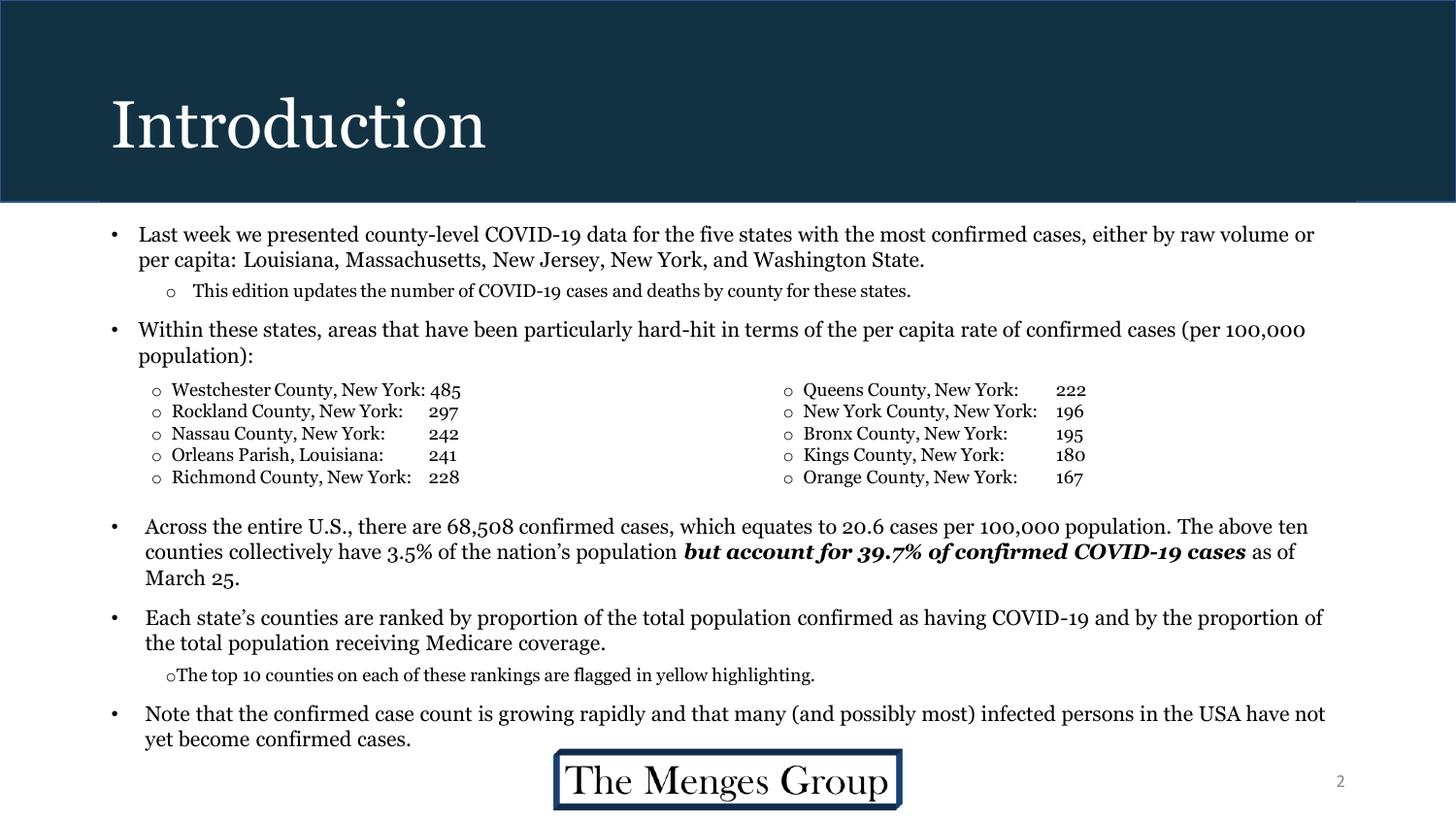# Louisiana COVID-19 Dynamics, March 25

- The number of confirmed cases in Louisiana is almost 6.5 times higher than a week ago (rising from 280 to 1,795). The number of deaths has increased from 7 to 65.
- As of March 25, Louisiana has confirmed cases in 48 of its 64 parishes (75%). A week ago, confirmed cases had been identified in 13 parishes.
- Orleans Parish (which includes the city of New Orleans) has one of the nation's highest high per capita rates of confirmed cases – 241 per 100,000 population.
	- 57% of COVID-19 deaths in Louisiana (37 of 65) have occurred in Orleans Parish
- Parish-specific tabulations are presented on the ensuing three slides.

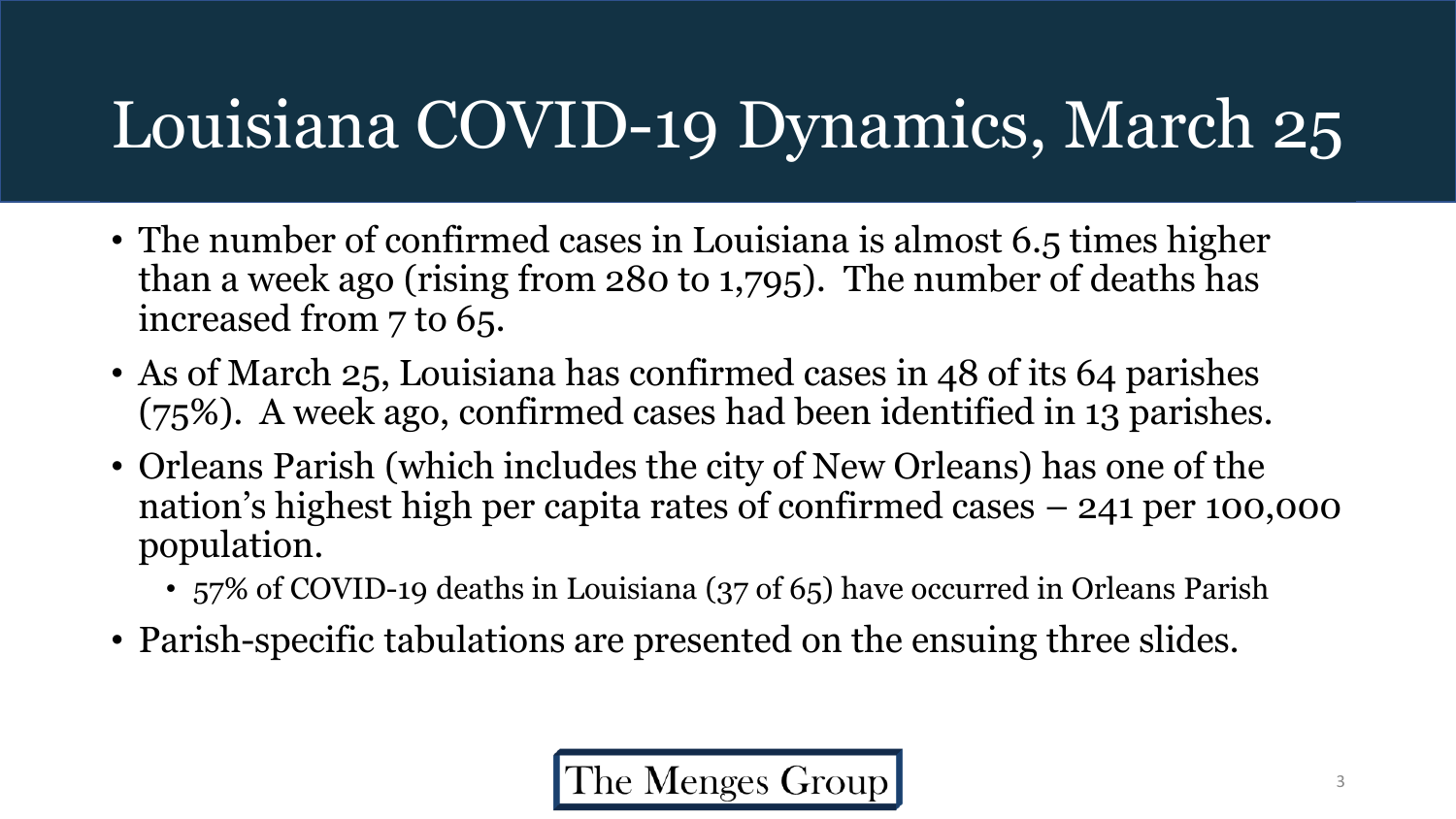### Louisiana Table 1 of 3: Acadia through Iberia Parishes

|                         |              |                    | Confirmed               |                              |                          | Confirmed County Rank, |                      | <b>Medicare</b>     | <b>County Rank,</b>     |
|-------------------------|--------------|--------------------|-------------------------|------------------------------|--------------------------|------------------------|----------------------|---------------------|-------------------------|
|                         | <b>Total</b> | Medicare           | COVID-19                | COVID-19                     | <b>Cases per</b>         |                        | Cases per Deaths Per | <b>Enrollees</b> as | <b>Medicare</b>         |
|                         | Population,  |                    | Enrollees, Cases, March | Deaths.                      | 100.000                  |                        | 100.000 Confirmed    | % of Total          | Enrollees as % of       |
| County/Parish           | 2018         | <b>August 2019</b> |                         | 25 pm March 25 pm            | <b>Population</b>        | <b>Population</b>      | Case                 | <b>Population</b>   | <b>Total Population</b> |
| Acadia                  | 61,773       | 12,024             | 2                       |                              | 3                        | 45                     | 0%                   | 19.5%               | 48                      |
| Allen                   | 25,764       | 4,885              | 2                       | $\overline{\phantom{a}}$     | 8                        | 29                     | 0%                   | 19.0%               | 54                      |
| Ascension               | 107,215      | 18,425             | 65                      | 1                            | 61                       |                        | 2%                   | 17.2%               | 60                      |
| Assumption              | 23,421       | 4,966              | 2                       | ٠                            | 9                        | 26                     | 0%                   | 21.2%               | 25                      |
| Avoyelles               | 42,073       | 9,357              | 5                       | ٠                            | 12                       | 19                     | 0%                   | 22.2%               | $\overline{21}$         |
| Beauregard              | 35,654       | 7,698              | 3                       | ۰                            | 8                        | 28                     | 0%                   | 21.6%               | 24                      |
| Bienville               | 14,353       | 3,628              | $\mathbf{1}$            | 1                            | 7                        | 30 <sup>2</sup>        | 100%                 | 25.3%               | З                       |
| <b>Bossier</b>          | 116,979      | 22,379             | 25                      | ۰                            | 21                       | 14                     | 0%                   | 19.1%               | 52                      |
| Caddo                   | 254,969      | 53,097             | 93                      | $\blacksquare$               | 36                       | 9                      | 0%                   | 20.8%               | 31                      |
| Calcasieu               | 192,768      | 38,885             | 11                      | 1                            | 6                        | 35                     | 9%                   | 20.2%               | 39                      |
| Caldwell                | 10,132       | 2,331              |                         | ٠                            |                          | 49                     | <b>NA</b>            | 23.0%               | 17                      |
| Cameron                 | 6,839        | 1,299              | L,                      | $\overline{a}$               |                          | 49                     | <b>NA</b>            | 19.0%               | 53                      |
| Catahoula               | 10,407       | 2,459              | 1                       | 1                            | 10                       | 22                     | 100%                 | 23.6%               | 11                      |
| Claiborne               | 17,195       | 3,616              | $\overline{2}$          | ÷,                           | 12                       | 20                     | 0%                   | 21.0%               | 29                      |
| Concordia               | 20,822       | 4,496              |                         | $\qquad \qquad \blacksquare$ |                          | 49                     | <b>NA</b>            | 21.6%               | 23                      |
| De Soto                 | 26,656       | 6,460              | 8                       | $\overline{\phantom{a}}$     | 30                       | 11                     | 0%                   | 24.2%               |                         |
| <b>East Baton Rouge</b> | 440,171      | 78,678             | 75                      | 3                            | 17                       | 16                     | 4%                   | 17.9%               | 58                      |
| <b>East Carroll</b>     | 7,759        | 1,504              | L,                      | ٠                            |                          | 49                     | <b>NA</b>            | 19.4%               | 49                      |
| East Feliciana          | 20,267       | 4,691              | ÷,                      | $\qquad \qquad \blacksquare$ | $\overline{\phantom{a}}$ | 49                     | <b>NA</b>            | 23.1%               | 16                      |
| Evangeline              | 33,984       | 7,393              | $\overline{2}$          | ٠                            | 6                        | 34                     | 0%                   | 21.8%               | 22                      |
| Franklin                | 20,767       | 4,841              | ٠                       | ۰                            | $\overline{a}$           | 49                     | <b>NA</b>            | 23.3%               | 14                      |
| Grant                   | 22,309       | 4,624              | $\mathbf{1}$            | ٠                            | 4                        | 40                     | 0%                   | 20.7%               | 32                      |
| Iberia                  | 73,240       | 14,948             | 2                       | ٠                            | 3                        | 47                     | 0%                   | 20.4%               | 36                      |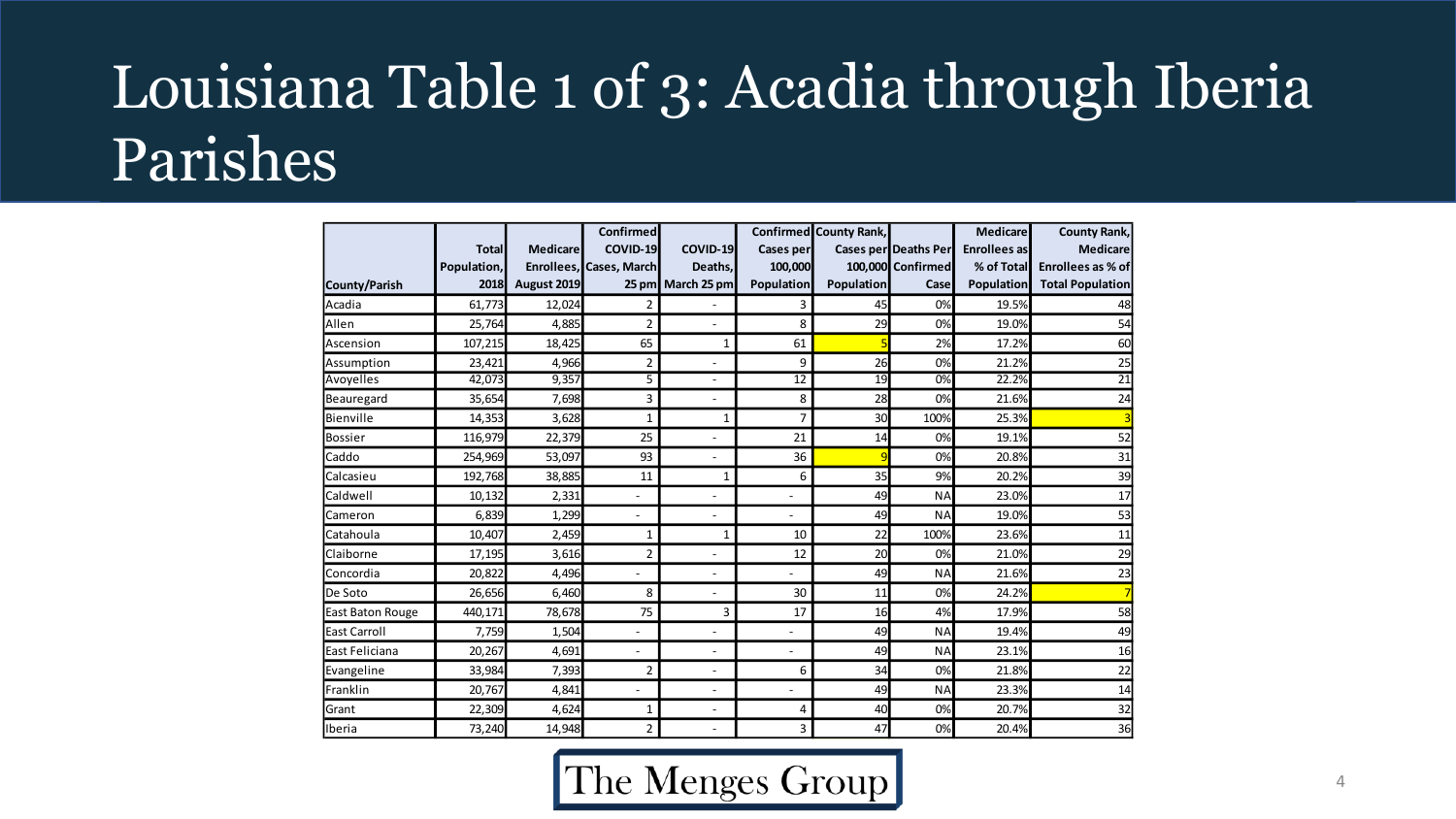### Louisiana Table 2 of 3: Iberville through St. Helena Parishes

|                  |              |                 | <b>Confirmed</b>        |                          |                          | Confirmed County Rank, |                      | <b>Medicare</b>   | <b>County Rank,</b>     |
|------------------|--------------|-----------------|-------------------------|--------------------------|--------------------------|------------------------|----------------------|-------------------|-------------------------|
|                  | <b>Total</b> | <b>Medicare</b> | COVID-19                | COVID-19                 | Cases per                |                        | Cases per Deaths Per | Enrollees as      | <b>Medicare</b>         |
|                  | Population,  |                 | Enrollees, Cases, March | Deaths,                  | 100,000                  |                        | 100,000 Confirmed    | % of Total        | Enrollees as % of       |
| County/Parish    | 2018         | August 2019     |                         | 25 pm March 25 pm        | <b>Population</b>        | Population             | Case                 | <b>Population</b> | <b>Total Population</b> |
| Iberville        | 33,387       | 6,749           | 14                      | 1                        | 42                       |                        | 7%                   | 20.2%             | 38                      |
| Jackson          | 16,274       | 3,796           | $\mathbf{1}$            | $\overline{a}$           | 6                        | 33                     | 0%                   | 23.3%             | 13                      |
| Jefferson        | 432,552      | 91,557          | 359                     | 7                        | 83                       |                        | 2%                   | 21.2%             | 26                      |
| Jefferson Davis  | 31,594       | 6,245           | $\mathbf{1}$            | $\overline{a}$           | 3                        | 46                     | 0%                   | 19.8%             | 45                      |
| Lafayette        | 221,578      | 40,176          | 20                      | $\overline{a}$           | 9                        | 24                     | 0%                   | 18.1%             | 55                      |
| Lafourche        | 96,318       | 19,072          | 18                      | $\mathbf{1}$             | 19                       | 15                     | 6%                   | 19.8%             | 42                      |
| LaSalle          | 14,890       | 3,124           |                         | $\overline{a}$           |                          | 49                     | <b>NA</b>            | 21.0%             | 30                      |
| Lincoln          | 46,735       | 7,700           | $\overline{2}$          | $\overline{a}$           | 4                        | 41                     | 0%                   | 16.5%             | 62                      |
| Livingston       | 128,026      | 23,133          | 6                       | $\overline{a}$           | 5                        | 39                     | 0%                   | 18.1%             | 56                      |
| Madison          | 12,093       | 2,183           | ٠                       | $\overline{\phantom{a}}$ | $\overline{\phantom{a}}$ | 49                     | <b>NA</b>            | 18.1%             | 57                      |
| Morehouse        | 27,979       | 6,791           | $\mathbf 1$             | $\overline{a}$           | 4                        | 44                     | 0%                   | 24.3%             | $\epsilon$              |
| Natchitoches     | 39,566       | 8,078           | 2                       | $\overline{a}$           | 5                        | 36                     | 0%                   | 20.4%             | 35                      |
| Orleans          | 343,829      | 68,049          | 827                     | 37                       | 241                      |                        | 4%                   | 19.8%             | 43                      |
| Ouachita         | 153,720      | 30,068          | 10                      | 1                        | 7                        | 32                     | 10%                  | 19.6%             | 47                      |
| Plaquemines      | 23,042       | 3,943           | 9                       | $\overline{a}$           | 39                       | 8                      | 0%                   | 17.1%             | 61                      |
| Pointe Coupee    | 22,802       | 5,141           | L,                      | ۰                        |                          | 49                     | <b>NA</b>            | 22.5%             | 19                      |
| Rapides          | 131,613      | 29,286          | 14                      | 1                        | 11                       | 21                     | 7%                   | 22.3%             | 20                      |
| <b>Red River</b> | 9,091        | 1,799           |                         | ۰                        |                          | 49                     | <b>NA</b>            | 19.8%             | 44                      |
| Richland         | 20,725       | 4,755           | 1                       | $\overline{a}$           | 5                        | 37                     | 0%                   | 22.9%             | 18                      |
| Sabine           | 24,233       | 5,814           |                         | $\overline{\phantom{0}}$ |                          | 49                     | <b>NA</b>            | 24.0%             | 10                      |
| St. Bernard      | 35,897       | 6,946           | 23                      | 1                        | 64                       |                        | 4%                   | 19.3%             | 50                      |
| St. Charles      | 52,780       | 9,410           | 17                      | 1                        | 32                       | 10                     | 6%                   | 17.8%             | 59                      |
| St. Helena       | 11,203       | 3,292           |                         |                          |                          | 49                     | <b>NA</b>            | 29.4%             | $\mathbf{1}$            |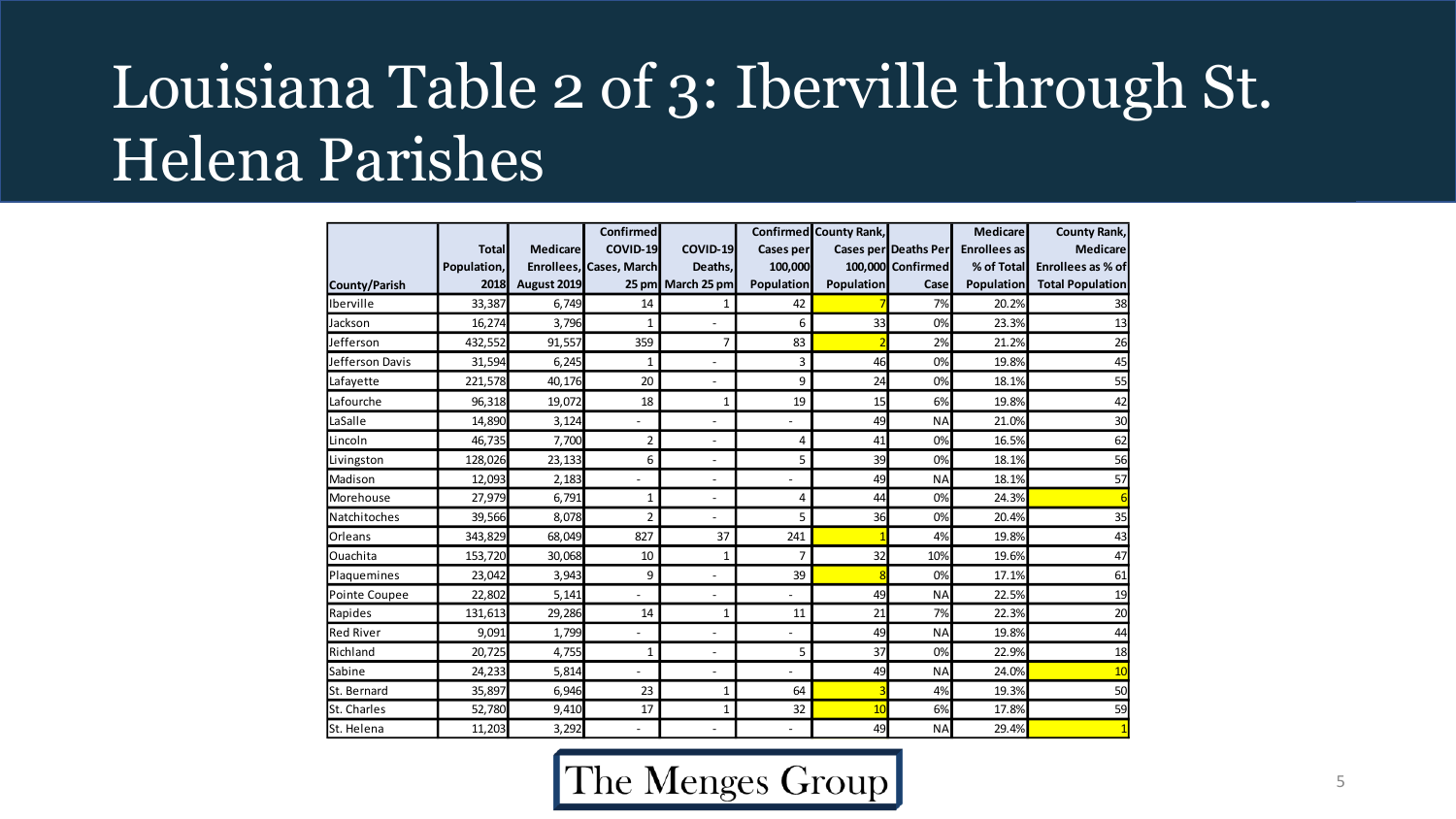#### Louisiana Table 3 of 3: St. James through Winn Parishes

|                         |              |                 | Confirmed                      |                          |                          | <b>Confirmed</b> County Rank, |                             | <b>Medicare</b>     | <b>County Rank,</b>     |
|-------------------------|--------------|-----------------|--------------------------------|--------------------------|--------------------------|-------------------------------|-----------------------------|---------------------|-------------------------|
|                         | <b>Total</b> | <b>Medicare</b> | COVID-19                       | COVID-19                 | <b>Cases per</b>         |                               | <b>Cases per Deaths Per</b> | <b>Enrollees</b> as | <b>Medicare</b>         |
|                         | Population,  |                 | <b>Enrollees, Cases, March</b> | Deaths,                  | 100,000                  |                               | 100,000 Confirmed           | % of Total          | Enrollees as % of       |
| <b>County/Parish</b>    | 2018         | August 2019     | 25 pm                          | March 25 pm              | Population               | <b>Population</b>             | Case                        | <b>Population</b>   | <b>Total Population</b> |
| St. James               | 22,102       | 4,581           | 14                             | 1                        | 63                       |                               | 7%                          | 20.7%               | 33                      |
| St. John the Baptist    | 45,924       | 8,824           | 27                             | 2                        | 59                       |                               | 7%                          | 19.2%               | 51                      |
| St. Landry              | 83,384       | 20,057          | 4                              | $\overline{a}$           | 5                        | 38                            | 0%                          | 24.1%               |                         |
| St. Martin              | 52,160       | 11,000          | $\mathbf{1}$                   | $\overline{\phantom{a}}$ | $\overline{2}$           | 48                            | 0%                          | 21.1%               | 27                      |
| St. Mary                | 54,650       | 11,204          | 5                              | $\overline{\phantom{a}}$ | 9                        | 23                            | 0%                          | 20.5%               | 34                      |
| St. Tammany             | 233,740      | 54,229          | 67                             |                          | 29                       | 13                            | 1%                          | 23.2%               | 15                      |
| Tangipahoa              | 121,097      | 24,491          | 5                              | $\overline{\phantom{a}}$ | 4                        | 42                            | 0%                          | 20.2%               | 37                      |
| <b>Tensas</b>           | 5,066        | 1,307           | $\overline{\phantom{a}}$       | $\overline{\phantom{a}}$ | $\overline{\phantom{a}}$ | 49                            | <b>NA</b>                   | 25.8%               |                         |
| Terrebonne              | 111,860      | 22,033          | 15                             | $\overline{\phantom{a}}$ | 13                       | 17                            | 0%                          | 19.7%               | 46                      |
| Union                   | 22,721       | 5,557           | 2                              |                          | 9                        | 25                            | 0%                          | 24.5%               |                         |
| Vermilion               | 57,999       | 11,611          |                                | $\overline{\phantom{a}}$ | $\overline{\phantom{0}}$ | 49                            | <b>NA</b>                   | 20.0%               | 40                      |
| Vernon                  | 52,334       | 8,049           | 2                              | $\overline{\phantom{a}}$ | 4                        | 43                            | 0%                          | 15.4%               | 63                      |
| Washington              | 47,168       | 11,097          | 4                              |                          | 8                        | 27                            | 25%                         | 23.5%               | 12                      |
| Webster                 | 41,207       | 10,005          | 5                              | 1                        | 12                       | 18                            | 20%                         | 24.3%               |                         |
| <b>West Baton Rouge</b> | 23,788       | 4,715           | 7                              | 1                        | 29                       | 12                            | 14%                         | 19.8%               | 41                      |
| <b>West Carroll</b>     | 11,604       | 2,800           |                                | $\overline{a}$           |                          | 49                            | <b>NA</b>                   | 24.1%               |                         |
| West Feliciana          | 15,625       | 2,301           | $\overline{\phantom{a}}$       | $\overline{\phantom{a}}$ | $\overline{a}$           | 49                            | <b>NA</b>                   | 14.7%               | 64                      |
| Winn                    | 15,313       | 3,228           | 1                              | $\overline{\phantom{a}}$ | 7                        | 31                            | 0%                          | 21.1%               | 28                      |
| Unassigned              |              |                 | 11                             | $\mathbf{1}$             |                          |                               | 9%                          |                     |                         |
| <b>Statewide Total</b>  | 4,533,186    | 916,880         | 1,795                          | 65                       | 40                       |                               | 4%                          | 20.2%               |                         |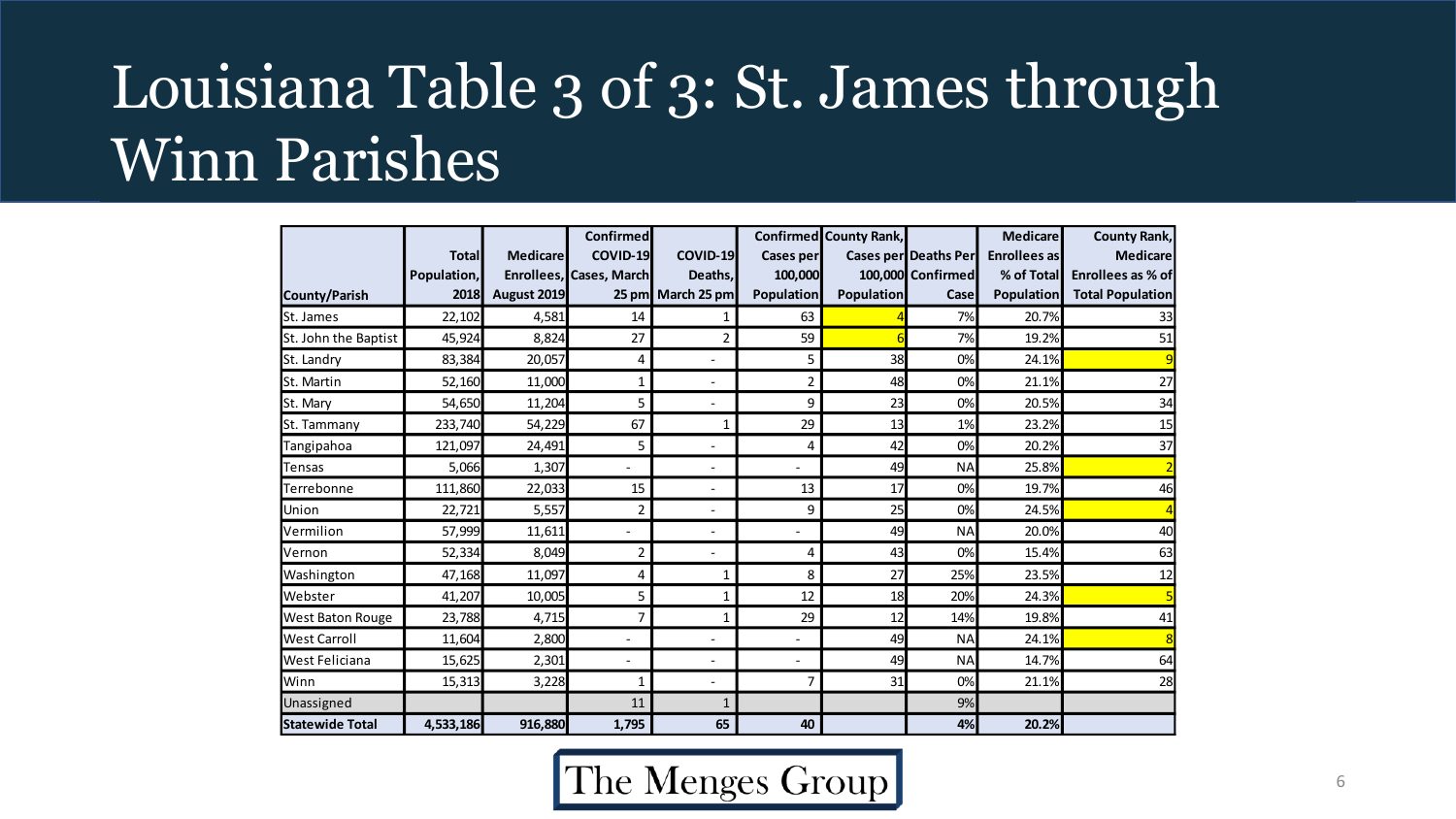# Massachusetts COVID-19 Dynamics, March 25

- Massachusetts now has 1,838 confirmed cases, over seven times more than a week ago (256 cases). Fifteen people have died from COVID-19 in Massachusetts since last week, when no one had yet died in the Commonwealth.
- As of March 25, 13 of Massachusetts' 14 counties (93%) have at least one confirmed case of COVID-19, two more than last week.
- Berkshire County, the westernmost county in Massachusetts, has experienced the highest per capita number of confirmed cases (56 per 100,000 population), well above the Commonwealth's average (27).
- Middlesex County has the largest raw number of confirmed cases (446), followed by Suffolk County (342), which includes Boston.
- County-specific tabulations are presented on the ensuing slide.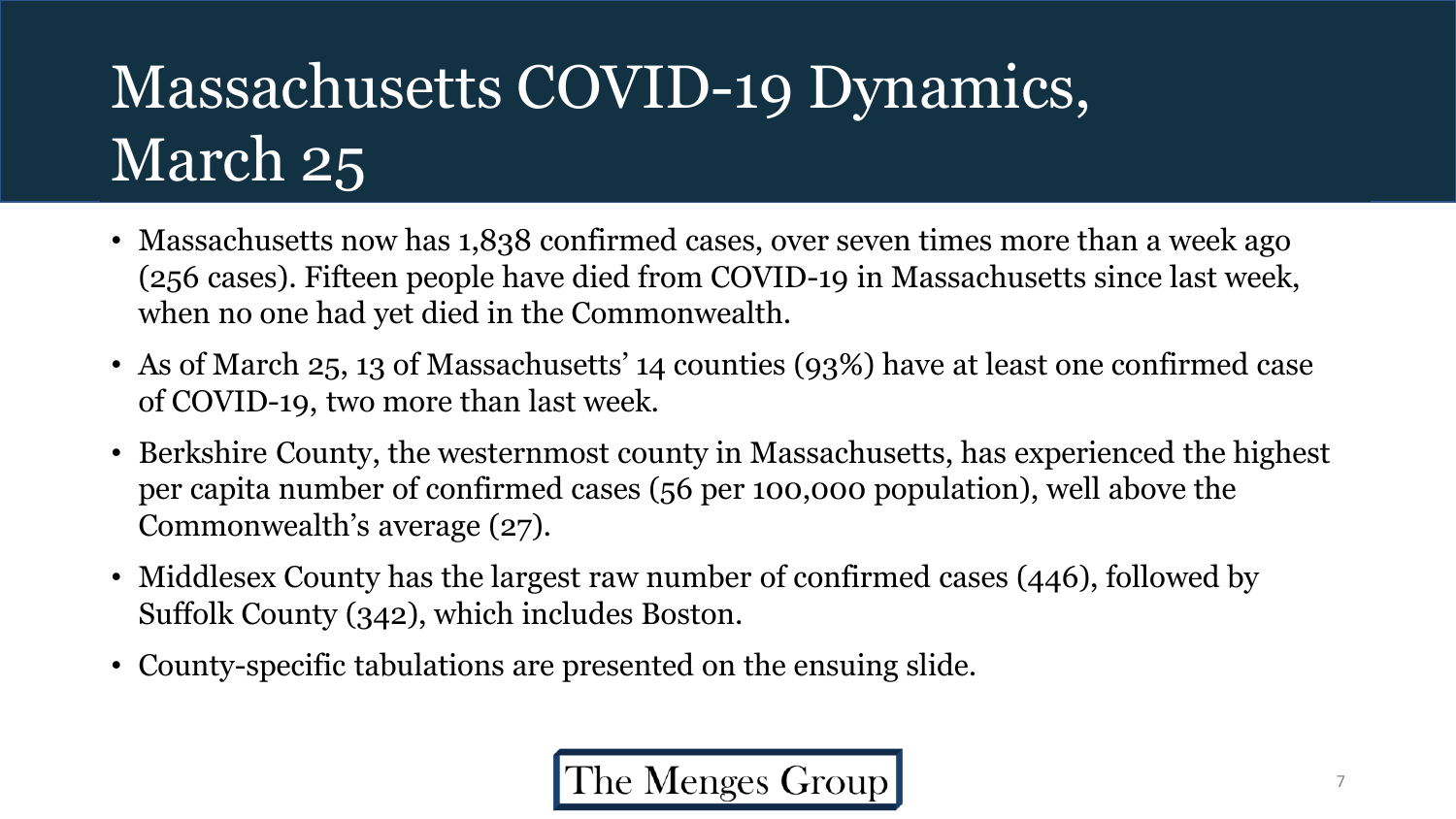## Massachusetts Data Table by County

|                |              |                 | <b>Confirmed</b>        |                          |                  | <b>Confirmed County Rank,</b> |                   | <b>Medicare</b>     | <b>County Rank,</b>                |
|----------------|--------------|-----------------|-------------------------|--------------------------|------------------|-------------------------------|-------------------|---------------------|------------------------------------|
|                | <b>Total</b> | <b>Medicare</b> | <b>COVID-19</b>         | <b>COVID-19</b>          | <b>Cases per</b> | <b>Cases per</b>              | <b>Deaths Per</b> | <b>Enrollees</b> as | <b>Medicare</b>                    |
|                | Population,  |                 | Enrollees, Cases, March | Deaths,                  | 100,000          | 100,000                       | <b>Confirmed</b>  |                     | % of Total Enrollees as % of       |
| <b>County</b>  | 2018         | August 2019     | 25                      | March 25                 | Population       | <b>Population</b>             | <b>Case</b>       |                     | <b>Population</b> Total Population |
| Barnstable     | 213,413      | 80,106          | 51                      | 1                        | 24               |                               | 2%                | 37.5%               |                                    |
| Berkshire      | 126,348      | 35,788          | 71                      | $\overline{2}$           | 56               |                               | 3%                | 28.3%               |                                    |
| <b>Bristol</b> | 564,022      | 125,898         | 67                      |                          | 12               | 11                            | 0%                | 22.3%               |                                    |
| Dukes          | 17,352       | 5,218           |                         |                          |                  | 14                            | <b>NA</b>         | 30.1%               |                                    |
| Essex          | 790,638      | 166,022         | 177                     | $\mathbf{1}$             | 22               |                               | 1%                | 21.0%               |                                    |
| Franklin       | 70,963       | 19,382          | 14                      |                          | 20               |                               | 0%                | 27.3%               |                                    |
| Hampden        | 470,406      | 106,563         | 45                      | 1                        | 10               | 12                            | 2%                | 22.7%               |                                    |
| Hampshire      | 161,355      | 35,875          | 11                      |                          | 7                | 13                            | 0%                | 22.2%               |                                    |
| Middlesex      | 1,614,714    | 285,887         | 446                     | $\overline{2}$           | 28               |                               | 0%                | 17.7%               | 13                                 |
| Nantucket      | 11,327       | 2,115           | 3                       | $\overline{\phantom{0}}$ | 26               |                               | 0%                | 18.7%               | 12                                 |
| Norfolk        | 705,388      | 140,549         | 222                     | $\overline{2}$           | 31               |                               | 1%                | 19.9%               | 10                                 |
| Plymouth       | 518,132      | 116,848         | 101                     |                          | 19               |                               | 0%                | 22.6%               |                                    |
| Suffolk        | 807,252      | 115,348         | 342                     | 3                        | 42               |                               | 1%                | 14.3%               | 14                                 |
| Worcester      | 830,839      | 163,505         | 129                     | 3                        | 16               | 10                            | 2%                | 19.7%               | 11                                 |
| Unassigned     |              |                 | 159                     |                          |                  |                               | 0%                |                     |                                    |
| Total          | 6,902,149    | 1,399,104       | 1,838                   | 15                       | 27               |                               | 0.8%              | 20.3%               |                                    |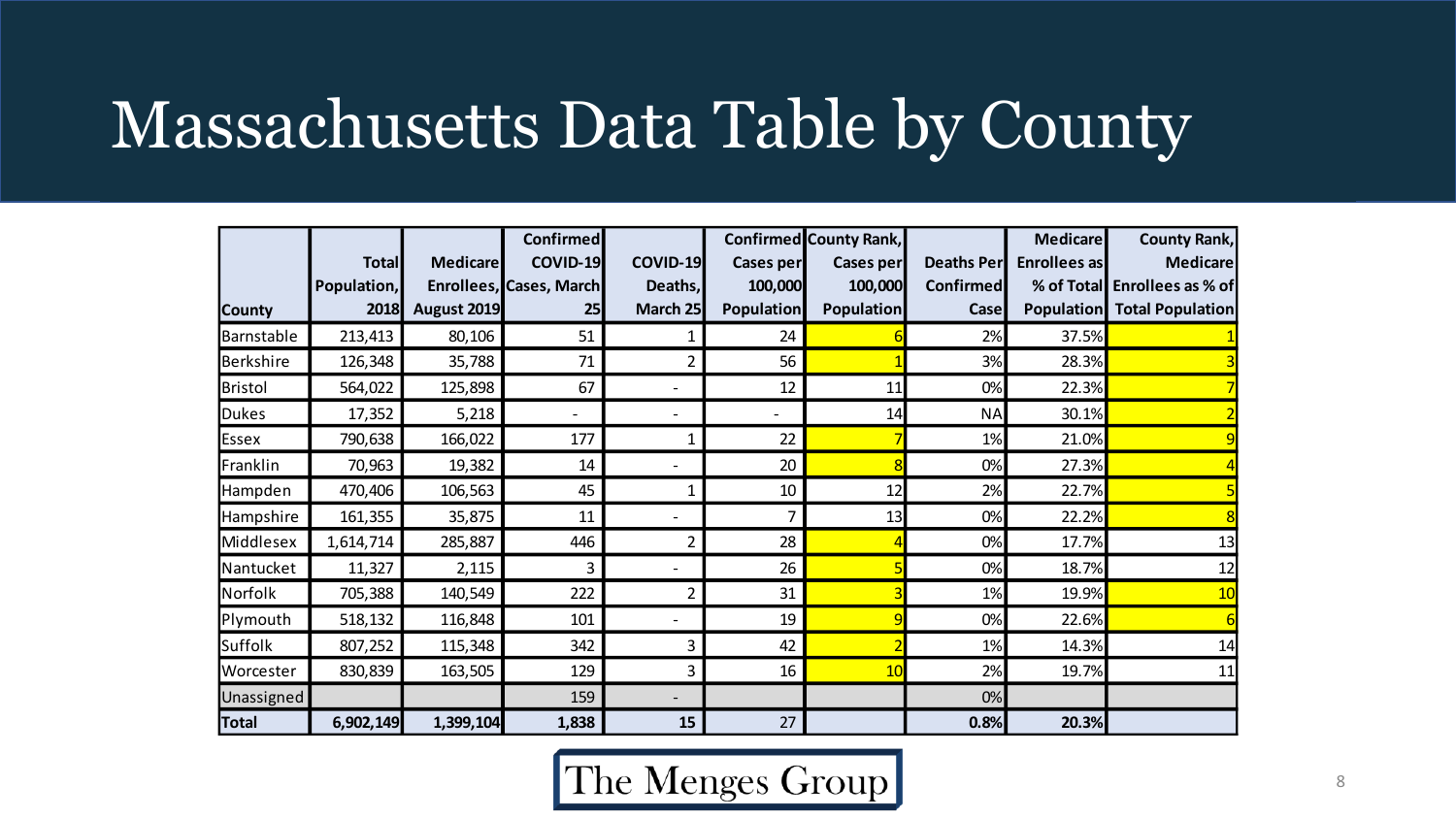#### New Jersey COVID-19 Dynamics, March 25

- New Jersey now has 4,402 confirmed cases of COVID-19, over ten times more than last week (427 cases). Fifty-five more people have died from COVID-19 in the last week (62 deaths as of March 25).
- Each of New Jersey's 21 counties has at least one confirmed case of COVID-19 as of March 25, up from 76% of counties last week.
- Bergen County in northern New Jersey has the state's largest population, largest number of confirmed cases (819), and the state's highest per capita number of confirmed cases (87 per 100,000 population). Essex County is second highest in confirmed cases  $(381)$  and fourth in the rate per 100,000 population (48).
- County-specific tabulations are presented on the ensuing slide.

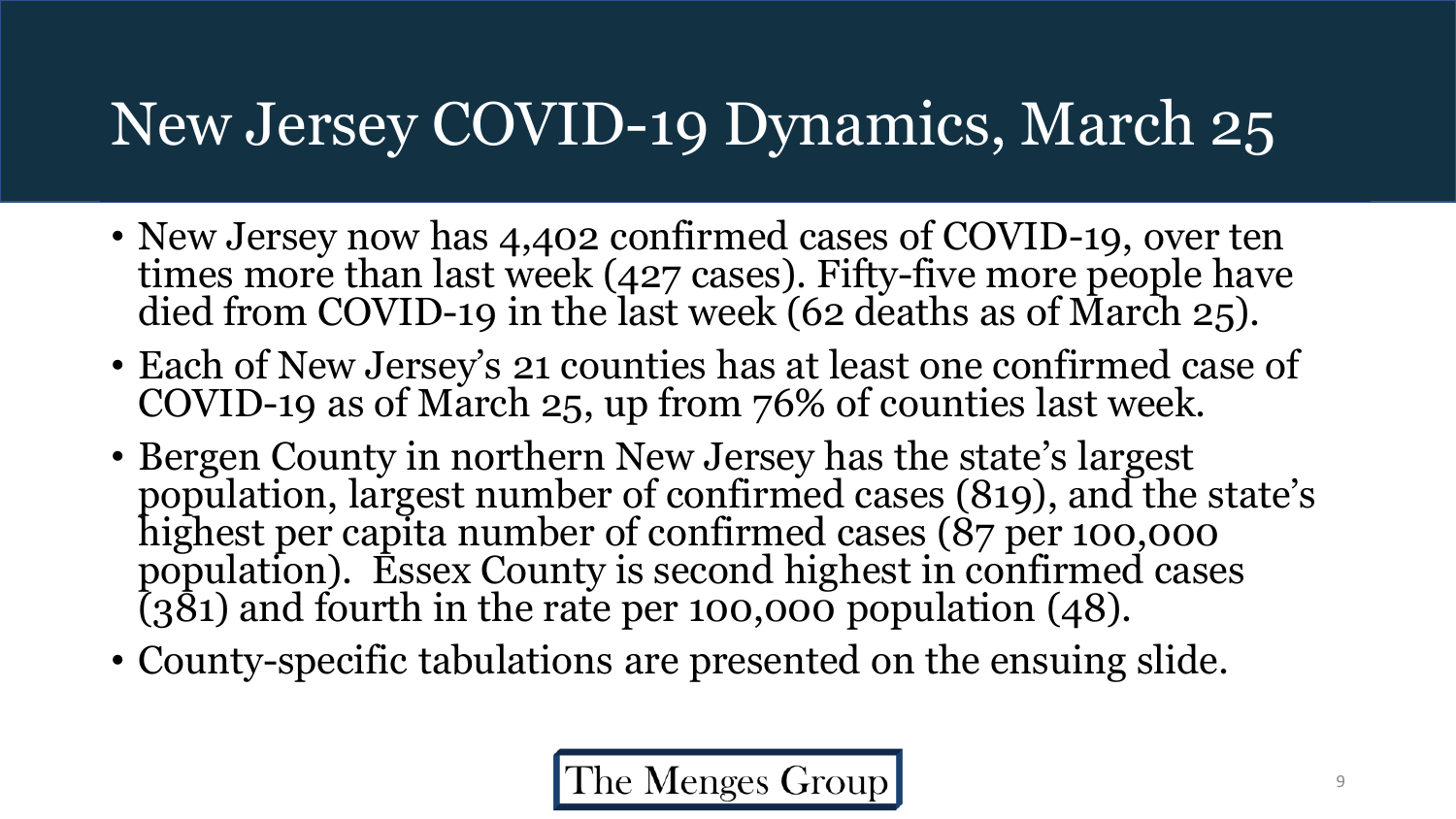### New Jersey Data Table by County

|               |              |                 | <b>Confirmed</b>        |                          |                  | Confirmed County Rank, |                    | <b>Medicare</b> | <b>County Rank,</b>           |
|---------------|--------------|-----------------|-------------------------|--------------------------|------------------|------------------------|--------------------|-----------------|-------------------------------|
|               | <b>Total</b> | <b>Medicare</b> | COVID-19                | COVID-19                 | <b>Cases per</b> | Cases per              | <b>Deaths Perl</b> | Enrollees as    | <b>Medicare</b>               |
|               | Population,  |                 | Enrollees, Cases, March | Deaths.                  | 100,000          | 100,000                | Confirmed          |                 | % of Totall Enrollees as % of |
| <b>County</b> | <b>2018</b>  | August 2019     | 25                      | March 23                 | Population       | Population             | Case               |                 | Population Total Population   |
| Atlantic      | 265,429      | 60,415          | 9                       |                          | 3                | 19                     | 0%                 | 22.8%           |                               |
| Bergen        | 936,692      | 180,456         | 819                     | 15                       | 87               |                        | 2%                 | 19.3%           | 14                            |
| Burlington    | 445,384      | 94,010          | 48                      | 1                        | 11               | 16                     | 2%                 | 21.1%           |                               |
| Camden        | 507,078      | 102,288         | 61                      | 1                        | 12               | 15                     | 2%                 | 20.2%           | 10                            |
| Cape May      | 92,560       | 29,580          | 4                       |                          | 4                | 18                     | 0%                 | 32.0%           |                               |
| Cumberland    | 150,972      | 29,796          | 3                       | 1                        | $\overline{2}$   | 20                     | 33%                | 19.7%           | 12                            |
| <b>Essex</b>  | 799,767      | 127,879         | 381                     | 11                       | 48               |                        | 3%                 | 16.0%           | 20                            |
| Gloucester    | 291,408      | 58,764          | 23                      |                          | 8                | 17                     | 0%                 | 20.2%           | 11                            |
| Hudson        | 676,061      | 88,434          | 260                     | 4                        | 38               |                        | 2%                 | 13.1%           | 21                            |
| Hunterdon     | 124,714      | 27,205          | 25                      |                          | 20               | 12                     | 0%                 | 21.8%           |                               |
| Mercer        | 369,811      | 70,066          | 82                      | $\blacksquare$           | 22               | 11                     | 0%                 | 18.9%           | 15                            |
| Middlesex     | 829,685      | 145,660         | 316                     | 2                        | 38               |                        | 1%                 | 17.6%           | 18                            |
| Monmouth      | 621,354      | 132,624         | 313                     | 6                        | 50               | 3                      | 2%                 | 21.3%           |                               |
| Morris        | 494,228      | 96,360          | 223                     | 5                        | 45               | 6                      | 2%                 | 19.5%           | 13                            |
| Ocean         | 601,651      | 160,770         | 222                     | 5                        | 37               |                        | 2%                 | 26.7%           |                               |
| Passaic       | 503,310      | 89,481          | 255                     | 4                        | 51               |                        | 2%                 | 17.8%           | 17                            |
| Salem         | 62,607       | 15,093          | $\mathbf{1}$            |                          | $\overline{2}$   | 21                     | 0%                 | 24.1%           |                               |
| Somerset      | 331,164      | 60,385          | 117                     | 3                        | 35               | 10                     | 3%                 | 18.2%           | 16                            |
| Sussex        | 140,799      | 31,270          | 27                      | $\overline{\phantom{a}}$ | 19               | 13                     | 0%                 | 22.2%           |                               |
| Union         | 558,067      | 93,688          | 262                     | 3                        | 47               |                        | 1%                 | 16.8%           | 19                            |
| Warren        | 105,779      | 23,878          | 18                      | 1                        | 17               | 14                     | 6%                 | 22.6%           |                               |
| Unassigned    |              |                 | 933                     |                          |                  |                        | 0%                 |                 |                               |
| <b>Total</b>  | 8,908,520    | 1,718,102       | 4,402                   | 62                       | 49               |                        | 1.4%               | 19.3%           |                               |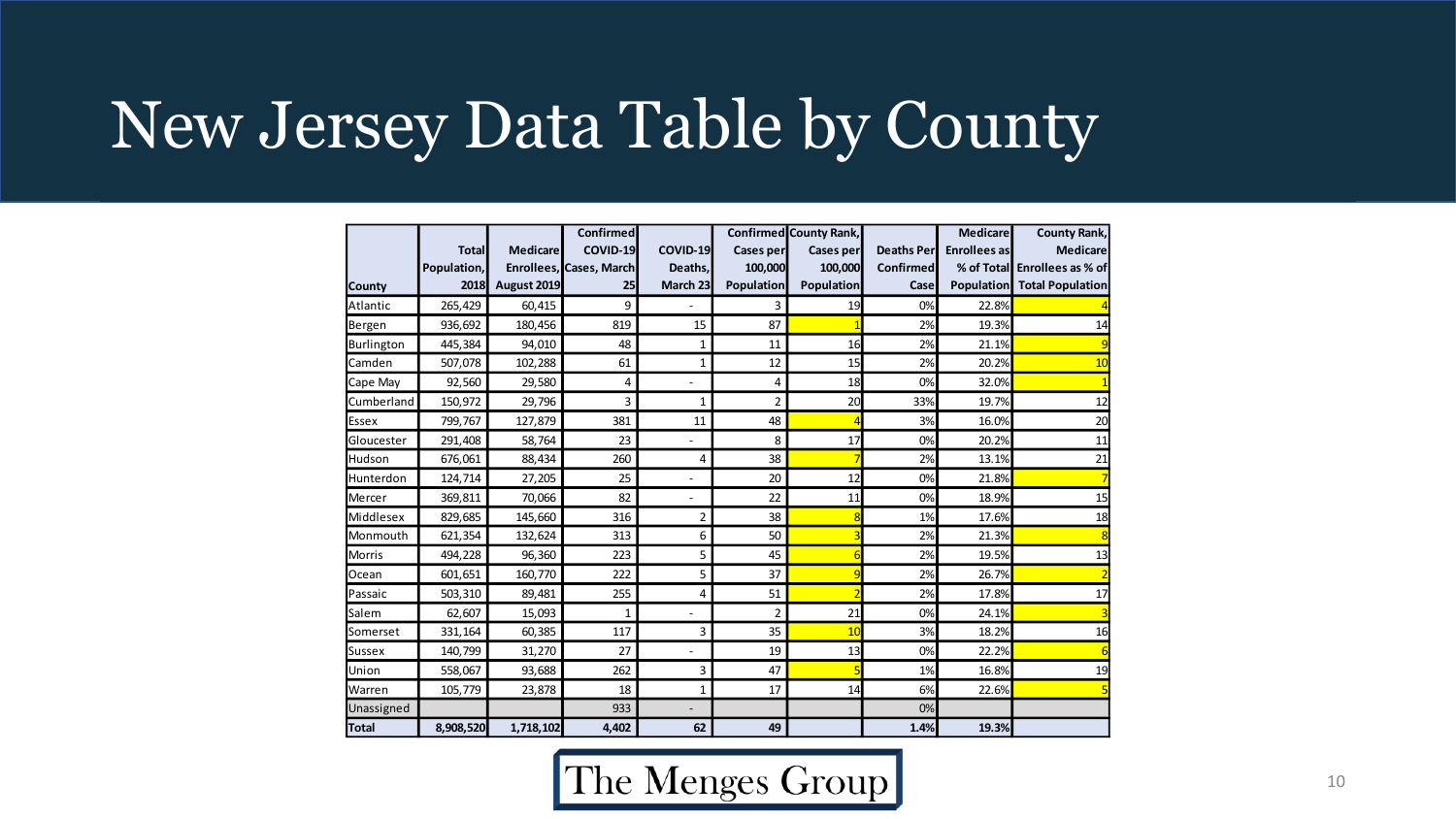# New York COVID-19 Dynamics, March 25

- New York has been hit uniquely hard by the virus and is emerging as the epicenter of COVID-19 cases. In the last week, the number of cases in the state has grown by over 28,000 (from 1,544 to 29,787). The number of deaths has increased by a factor of 20 from 12 to 240.
- As of March 25, New York has confirmed cases in 57 of its 62 counties (92%) and has both the highest raw number of confirmed cases in the U.S. and the highest per capita rate of confirmed cases. A week ago, confirmed cases had been identified in 32 counties.
- Westchester County, just north of New York City, has 485 confirmed cases per 100,000 population – leaps and bounds above any other county in the six hard-hit states we have analyzed to date. The nationwide rate of confirmed cases per 100,000 population today is 20.6.
- New York City (Bronx, Kings, New York, Queens, and Richmond Counties) has a per capita case rate of 200, still significantly higher than nearly every county in the other states we analyzed. In addition, New York City has experienced almost 200 COVID-19 deaths – 83% of the statewide total.
- County-specific tabulations are presented on the ensuing three slides.

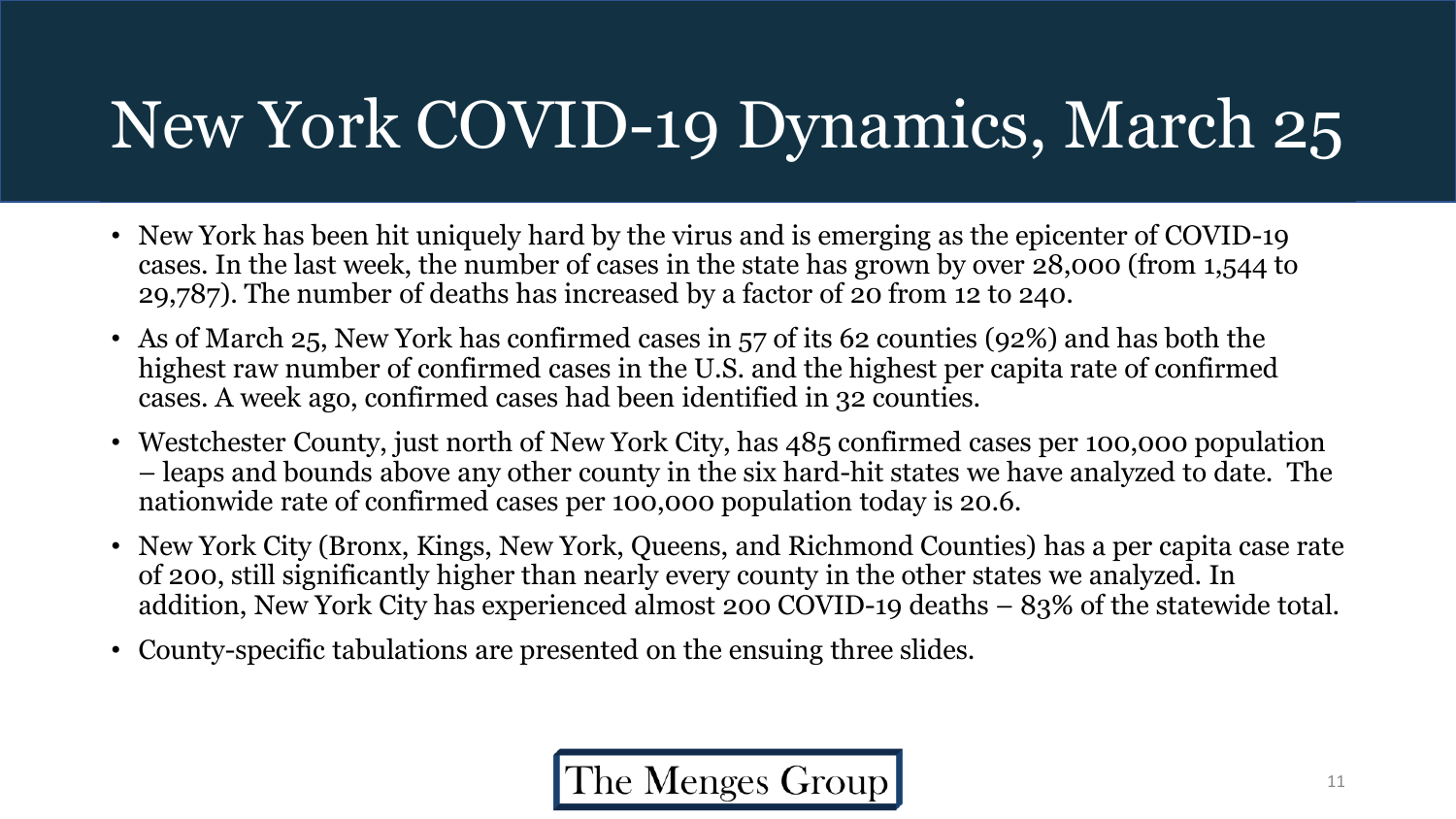### New York Table 1 of 3: Albany through Kings Counties

|                 |              |                 | Confirmed    |                          |                          | Confirmed County Rank, |                             |                                                       | <b>County Rank,</b> |
|-----------------|--------------|-----------------|--------------|--------------------------|--------------------------|------------------------|-----------------------------|-------------------------------------------------------|---------------------|
|                 | <b>Total</b> | <b>Medicare</b> | COVID-19     | COVID-19                 | Cases per                |                        | <b>Cases per Deaths Per</b> | <b>Medicare</b>                                       | Medicare            |
|                 | Population,  | Enrollees.      | Cases, March | Deaths, March            | 100,000                  |                        |                             | 100,000 Confirmed Enrollees as % of Enrollees as % of |                     |
| <b>County</b>   | 2018         | August 2019     | 25           |                          | 25 pm Population         | <b>Population</b>      |                             | Case Total Population Total Population                |                     |
| Albany          | 307,117      | 64,194          | 152          |                          | 49                       | 15                     | 0%                          | 20.9%                                                 | 45                  |
| Allegany        | 46,430       | 11,046          | 2            | $\overline{a}$           | 4                        | 45                     | 0%                          | 23.8%                                                 | 30                  |
| <b>Bronx</b>    | 1,432,132    | 222,281         | 2,789        | 43                       | 195                      |                        | 2%                          | 15.5%                                                 | 59                  |
| <b>Broome</b>   | 191,659      | 46,472          | 11           | $\overline{2}$           | 6                        | 41                     | 18%                         | 24.2%                                                 | 25                  |
| Cattaraugus     | 76,840       | 19,151          |              | $\overline{\phantom{a}}$ | $\overline{\phantom{a}}$ | 58                     | <b>NA</b>                   | 24.9%                                                 | 18                  |
| Cayuga          | 77,145       | 17,181          | 3            | $\overline{\phantom{a}}$ | $\overline{4}$           | 46                     | 0%                          | 22.3%                                                 | 36                  |
| Chautauqua      | 127,939      | 32,092          | 3            | $\overline{a}$           | $\overline{2}$           | 52                     | 0%                          | 25.1%                                                 | 17                  |
| Chemung         | 84,254       | 20,894          | 3            | $\overline{\phantom{a}}$ | 4                        | 47                     | 0%                          | 24.8%                                                 | 21                  |
| Chenango        | 47,536       | 12,624          | 3            | $\overline{\phantom{a}}$ | 6                        | 39                     | 0%                          | 26.6%                                                 | 11                  |
| Clinton         | 80,695       | 19,215          | 10           | $\overline{\phantom{0}}$ | 12                       | 26                     | 0%                          | 23.8%                                                 | 29                  |
| Columbia        | 59,916       | 16,516          | 18           | $\overline{\phantom{a}}$ | 30                       | 18                     | 0%                          | 27.6%                                                 |                     |
| Cortland        | 47,823       | 9,925           | 3            | $\overline{\phantom{a}}$ | 6                        | 40                     | 0%                          | 20.8%                                                 | 47                  |
| Delaware        | 44,527       | 12,220          | 5            | $\overline{a}$           | 11                       | 30                     | 0%                          | 27.4%                                                 |                     |
| <b>Dutchess</b> | 293,718      | 62,980          | 153          | 1                        | 52                       | 13                     | 1%                          | 21.4%                                                 | 43                  |
| Erie            | 919,719      | 202,620         | 122          | 1                        | 13                       | 24                     | 1%                          | 22.0%                                                 | 38                  |
| <b>Essex</b>    | 37,300       | 10,060          | 4            |                          | 11                       | 31                     | 0%                          | 27.0%                                                 |                     |
| Franklin        | 50,293       | 11,810          | 1            | $\overline{\phantom{a}}$ | $\overline{2}$           | 54                     | 0%                          | 23.5%                                                 | 32                  |
| Fulton          | 53,591       | 13,982          | $\mathbf 1$  | $\overline{\phantom{a}}$ | 2                        | 55                     | 0%                          | 26.1%                                                 | 12                  |
| Genesee         | 57,511       | 13,735          | 2            | $\overline{\phantom{a}}$ | 3                        | 48                     | 0%                          | 23.9%                                                 | 28                  |
| Greene          | 47,491       | 12,717          | 6            | $\overline{\phantom{0}}$ | 13                       | 25                     | 0%                          | 26.8%                                                 |                     |
| Hamilton        | 4,434        | 1,739           | 2            | $\overline{\phantom{a}}$ | 45                       | 16                     | 0%                          | 39.2%                                                 |                     |
| Herkimer        | 61,833       | 15,600          | 7            | $\overline{\phantom{a}}$ | 11                       | 28                     | 0%                          | 25.2%                                                 | 16                  |
| Jefferson       | 111,755      | 21,170          | 2            |                          | $\overline{2}$           | 56                     | 0%                          | 18.9%                                                 | 52                  |
| Kings           | 2,582,830    | 394,589         | 4,656        | 43                       | 180                      |                        | 1%                          | 15.3%                                                 | 60                  |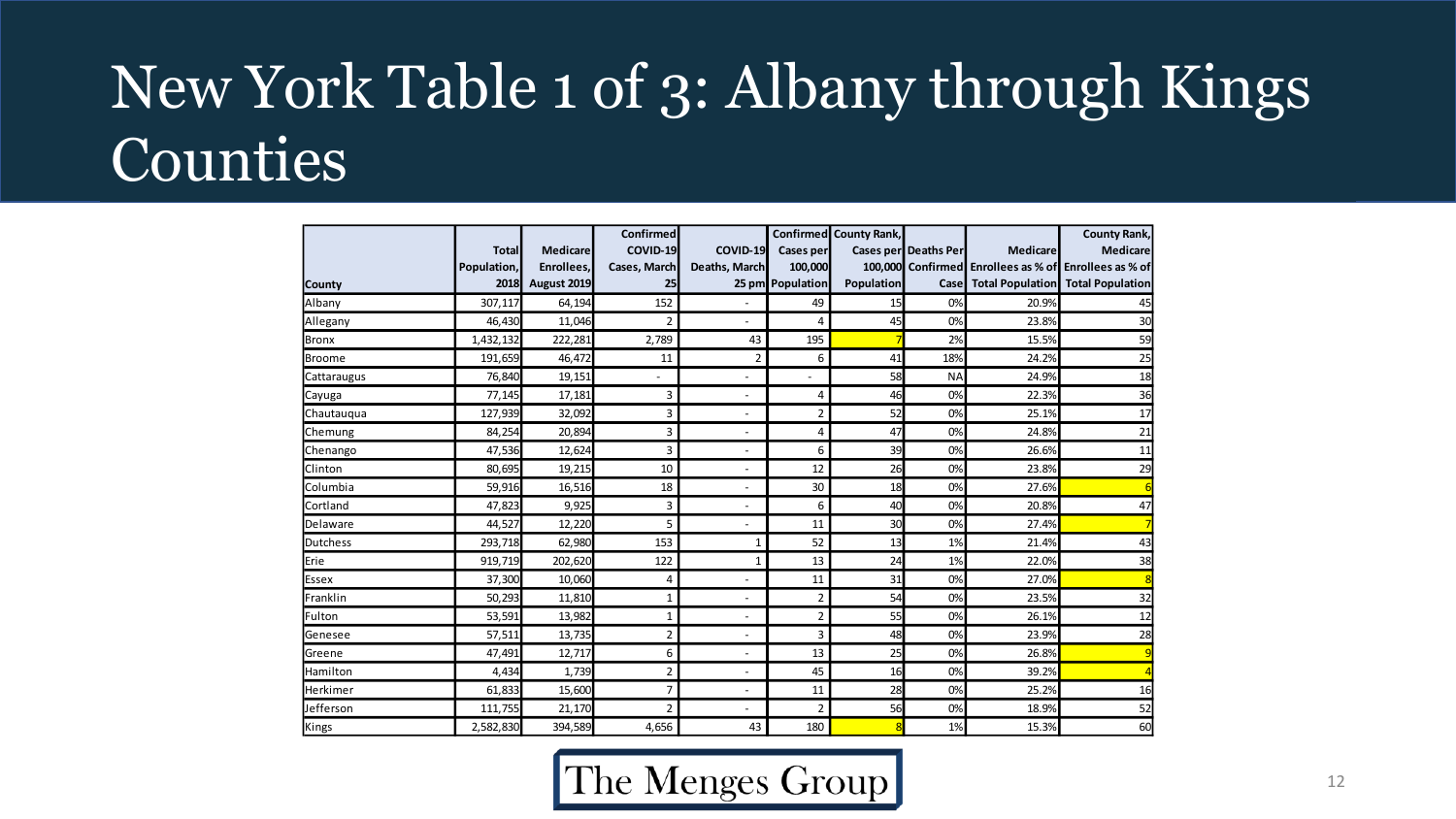## New York Table 2 of 3: Lewis through Saratoga Counties

|               |              |                 | <b>Confirmed</b> |                          |                  | Confirmed County Rank, |                             |                                                       | <b>County Rank,</b>     |
|---------------|--------------|-----------------|------------------|--------------------------|------------------|------------------------|-----------------------------|-------------------------------------------------------|-------------------------|
|               | <b>Total</b> | <b>Medicare</b> | COVID-19         | <b>COVID-19</b>          | Cases per        |                        | <b>Cases per Deaths Per</b> | Medicare                                              | Medicare                |
|               | Population,  | Enrollees,      | Cases, March     | Deaths, March            | 100,000          |                        |                             | 100,000 Confirmed Enrollees as % of Enrollees as % of |                         |
| <b>County</b> | 2018         | August 2019     | 25               |                          | 25 pm Population | <b>Population</b>      |                             | Case Total Population                                 | <b>Total Population</b> |
| Lewis         | 26,447       | 5,734           | ٠                |                          |                  | 58                     | <b>NA</b>                   | 21.7%                                                 | 40                      |
| Livingston    | 63,227       | 14,284          | 5                | $\overline{a}$           | 8                | 35                     | 0%                          | 22.6%                                                 | 35                      |
| Madison       | 70,795       | 15,259          | 8                |                          | 11               | 29                     | 13%                         | 21.6%                                                 | 42                      |
| Monroe        | 742.474      | 161,976         | 118              | 3                        | 16               | 22                     | 3%                          | 21.8%                                                 | 39                      |
| Montgomery    | 49,455       | 13,146          | 4                | $\blacksquare$           | 8                | 34                     | 0%                          | 26.6%                                                 | 10                      |
| Nassau        | 1,358,343    | 282,445         | 3,285            | 9                        | 242              |                        | 0%                          | 20.8%                                                 | 46                      |
| New York      | 1,628,701    | 301,003         | 3,187            | 30                       | 196              |                        | 1%                          | 18.5%                                                 | 54                      |
| Niagara       | 210,433      | 51,534          | 12               | $\overline{a}$           | 6                | 42                     | 0%                          | 24.5%                                                 | 22                      |
| Oneida        | 229,577      | 54,605          | 12               | $\blacksquare$           | 5                | 43                     | 0%                          | 23.8%                                                 | 31                      |
| Onondaga      | 461,809      | 98,079          | 81               |                          | 18               | 21                     | 1%                          | 21.2%                                                 | 44                      |
| Ontario       | 109,864      | 27,341          | 9                | $\overline{\phantom{a}}$ | 8                | 33                     | 0%                          | 24.9%                                                 | 19                      |
| Orange        | 381,951      | 67,931          | 638              | $\blacksquare$           | 167              | g                      | 0%                          | 17.8%                                                 | 55                      |
| Orleans       | 40,612       | 9,281           | 3                | $\overline{\phantom{a}}$ | 7                | 37                     | 0%                          | 22.9%                                                 | 34                      |
| Oswego        | 117,898      | 26,238          | 3                | $\blacksquare$           | 3                | 51                     | 0%                          | 22.3%                                                 | 37                      |
| Otsego        | 59,749       | 15,110          | $\overline{2}$   | $\blacksquare$           | 3                | 49                     | 0%                          | 25.3%                                                 | 15                      |
| Putnam        | 98,892       | 20,438          | 84               | ÷                        | 85               | 11                     | 0%                          | 20.7%                                                 | 48                      |
| <b>Queens</b> | 2,278,906    | 384,017         | 5,066            | 65                       | 222              |                        | 1%                          | 16.9%                                                 | 57                      |
| Rensselaer    | 159,442      | 34,474          | 31               | $\blacksquare$           | 19               | 20                     | 0%                          | 21.6%                                                 | 41                      |
| Richmond      | 476,179      | 94,350          | 1,084            | 18                       | 228              |                        | 2%                          | 19.8%                                                 | 50                      |
| Rockland      | 325,695      | 60,334          | 968              | 5                        | 297              |                        | 1%                          | 18.5%                                                 | 53                      |
| Saratoga      | 108,047      | 51,020          | 64               | $\overline{\phantom{0}}$ | 59               | 12                     | 0%                          | 47.2%                                                 |                         |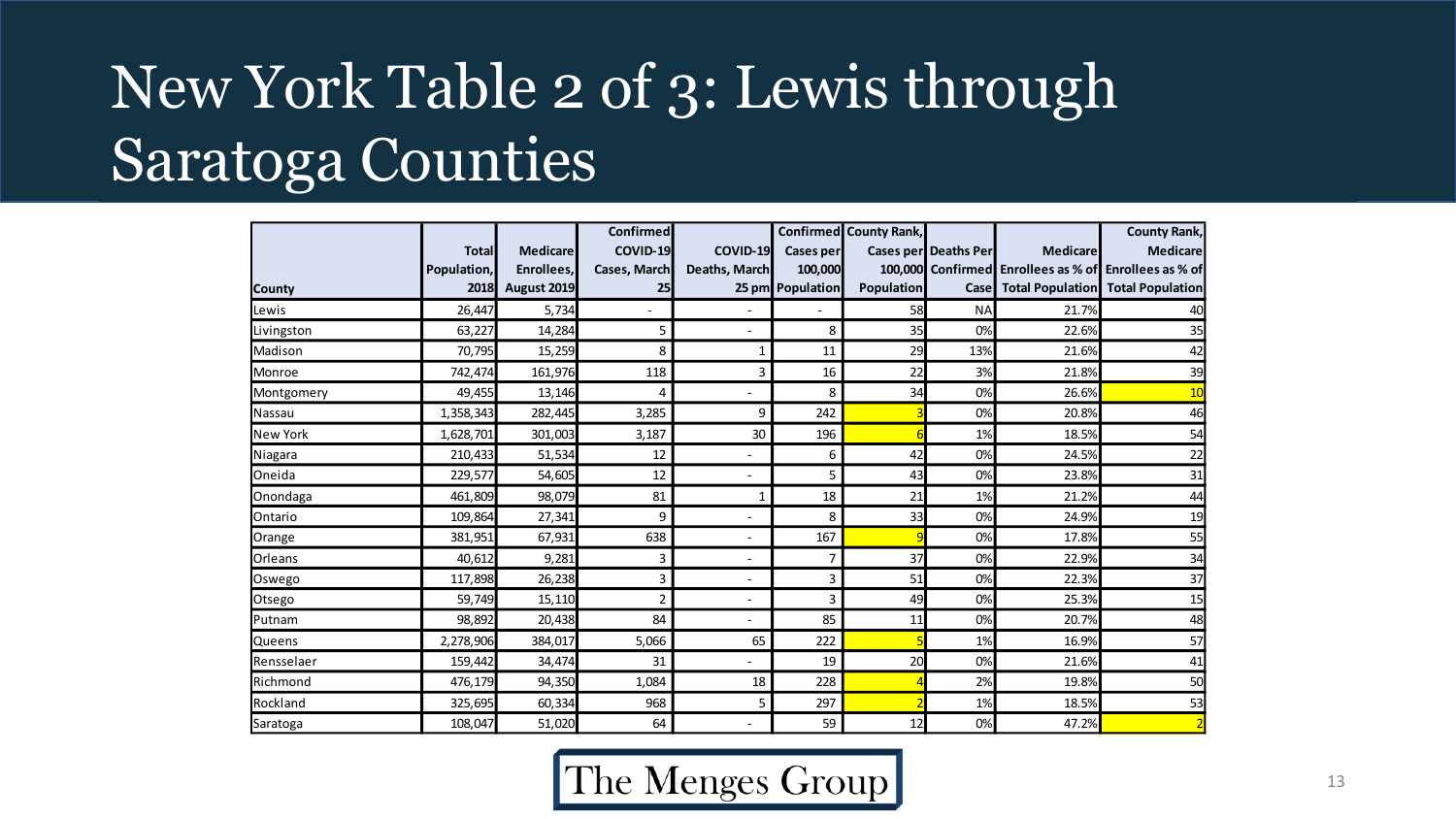### New York Table 3 of 3: Schenectady through Yates Counties

|                        |              |                 | <b>Confirmed</b>         |                          |                          | <b>Confirmed County Rank,</b> |                             |                 | <b>County Rank,</b>                                   |
|------------------------|--------------|-----------------|--------------------------|--------------------------|--------------------------|-------------------------------|-----------------------------|-----------------|-------------------------------------------------------|
|                        | <b>Total</b> | <b>Medicare</b> | <b>COVID-19</b>          | COVID-19                 | <b>Cases per</b>         |                               | <b>Cases per Deaths Per</b> | <b>Medicare</b> | <b>Medicare</b>                                       |
|                        | Population,  | Enrollees.      | Cases, March             | <b>Deaths, March</b>     | 100,000                  |                               |                             |                 | 100,000 Confirmed Enrollees as % of Enrollees as % of |
| <b>County</b>          | 2018         | August 2019     | 25                       |                          | 25 pm Population         | <b>Population</b>             | <b>Case</b>                 |                 | <b>Total Population Total Population</b>              |
| Schenectady            | 230,163      | 34,287          | 55                       | $\overline{\phantom{0}}$ | 24                       | 19                            | 0%                          | 14.9%           | 61                                                    |
| Schoharie              | 155,350      | 7,254           | $\overline{2}$           | $\overline{a}$           |                          | 57                            | 0%                          | 4.7%            | 62                                                    |
| Schuyler               | 31,097       | 5,103           | $\overline{\phantom{a}}$ | $\blacksquare$           | $\blacksquare$           | 58                            | <b>NA</b>                   | 16.4%           | 58                                                    |
| Seneca                 | 17,912       | 8,134           | $\overline{\phantom{a}}$ | $\overline{\phantom{0}}$ | $\overline{\phantom{a}}$ | 58                            | <b>NA</b>                   | 45.4%           |                                                       |
| St. Lawrence           | 34,300       | 24,506          | 1                        |                          | 3                        | 50                            | 0%                          | 71.4%           |                                                       |
| Steuben                | 95,796       | 23,413          | 11                       | $\overline{\phantom{0}}$ | 11                       | 27                            | 0%                          | 24.4%           | 23                                                    |
| Suffolk                | 1,481,093    | 304,987         | 2,260                    | 17                       | 153                      | 10                            | 1%                          | 20.6%           | 49                                                    |
| Sullivan               | 75,498       | 18,399          | 39                       | $\overline{\phantom{0}}$ | 52                       | 14                            | 0%                          | 24.4%           | 24                                                    |
| Tioga                  | 48,560       | 12,068          | 1                        |                          | $\overline{2}$           | 53                            | 0%                          | 24.9%           | 20                                                    |
| Tompkins               | 102,793      | 17,759          | 16                       | $\overline{a}$           | 16                       | 23                            | 0%                          | 17.3%           | 56                                                    |
| Ulster                 | 178,599      | 42,929          | 65                       |                          | 36                       | 17                            | 0%                          | 24.0%           | 27                                                    |
| Warren                 | 64,265       | 18,904          | 3                        | $\blacksquare$           | 5                        | 44                            | 0%                          | 29.4%           |                                                       |
| Washington             | 61,197       | 14,819          | $\overline{4}$           | $\blacksquare$           | 7                        | 38                            | 0%                          | 24.2%           | 26                                                    |
| Wayne                  | 90,064       | 23,112          | 7                        | ٠                        | 8                        | 36                            | 0%                          | 25.7%           | 13                                                    |
| Westchester            | 967,612      | 185,937         | 4,691                    |                          | 485                      |                               | 0%                          | 19.2%           | 51                                                    |
| Wyoming                | 40,085       | 9,225           | 4                        | ٠                        | 10                       | 32                            | 0%                          | 23.0%           | 33                                                    |
| Yates                  | 24,841       | 6,309           | $\overline{\phantom{a}}$ | $\overline{\phantom{0}}$ | $\overline{\phantom{a}}$ | 58                            | <b>NA</b>                   | 25.4%           | 14                                                    |
| <b>Unknown NYC</b>     |              |                 | 6                        |                          |                          |                               | 0%                          |                 |                                                       |
| <b>Statewide Total</b> | 19,542,209   | 3,810,557       | 29,787                   | 240                      | 152                      |                               | 0.8%                        | 19.5%           |                                                       |

Westchester County's confirmed case rate of 485 persons per 100,000 population is the highest we have identified to date across all the states we have assessed.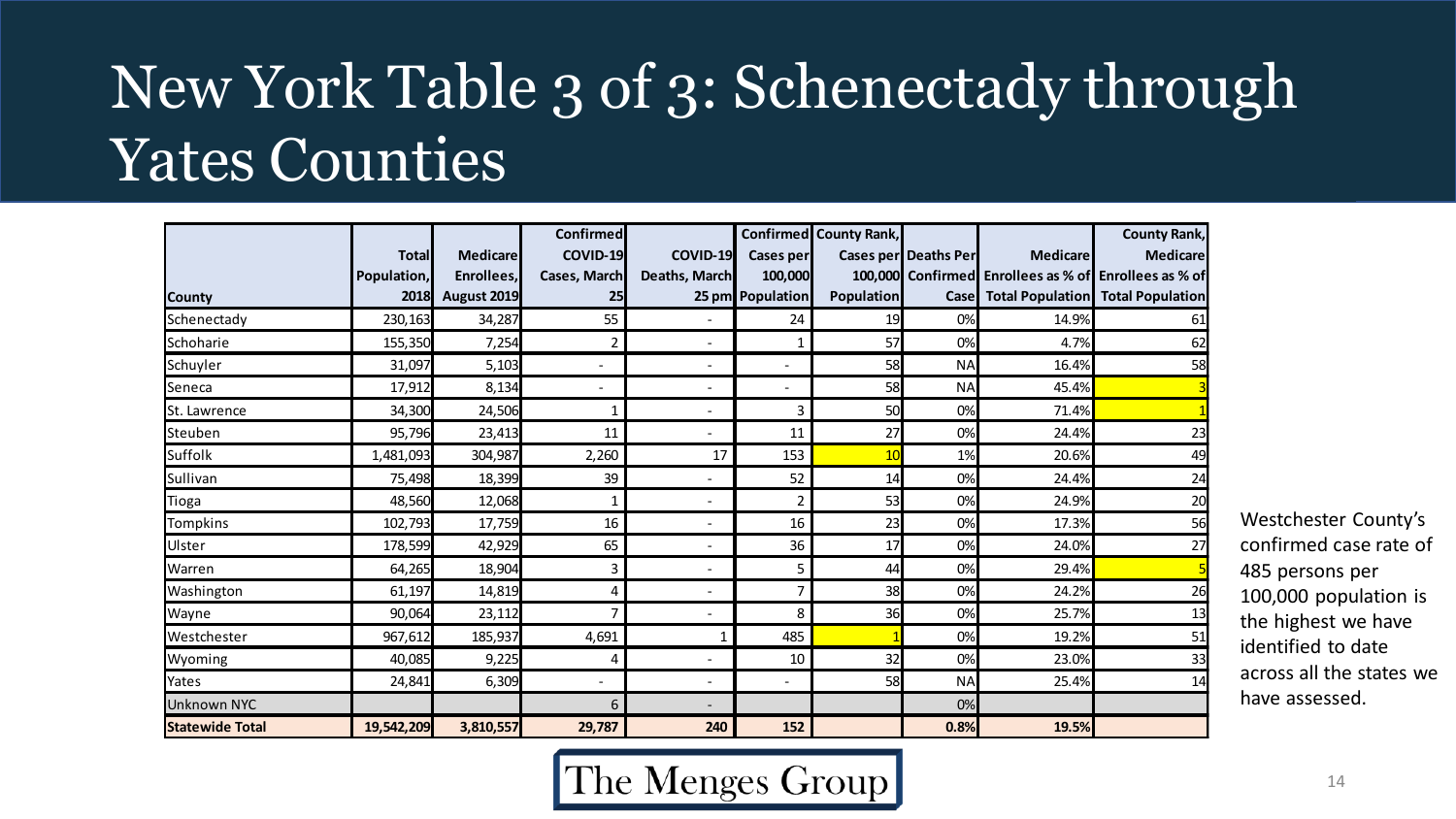# Washington State COVID-19 Dynamics, March 25

- Washington's confirmed infections count increased 2.5 times from 1,013 on March 17 to 2,580 on March 25. The number of deaths has also more than doubled from 52 to 123.
- 85% of Washington's counties (33 of 39) now have confirmed cases. A week ago, confirmed cases had been identified in 21 counties.
- King County, which includes Seattle, has 53% of all confirmed cases in the State as of March 25. King County's per capita infection rate is also quite high at 61 cases per 100,000 population versus the statewide average of 34.
- Snohomish County, with 634 confirmed cases, has the State's highest per capita infection rate (78 cases per 100,000 persons).
- County specific tabulations are presented on the ensuing two slides.

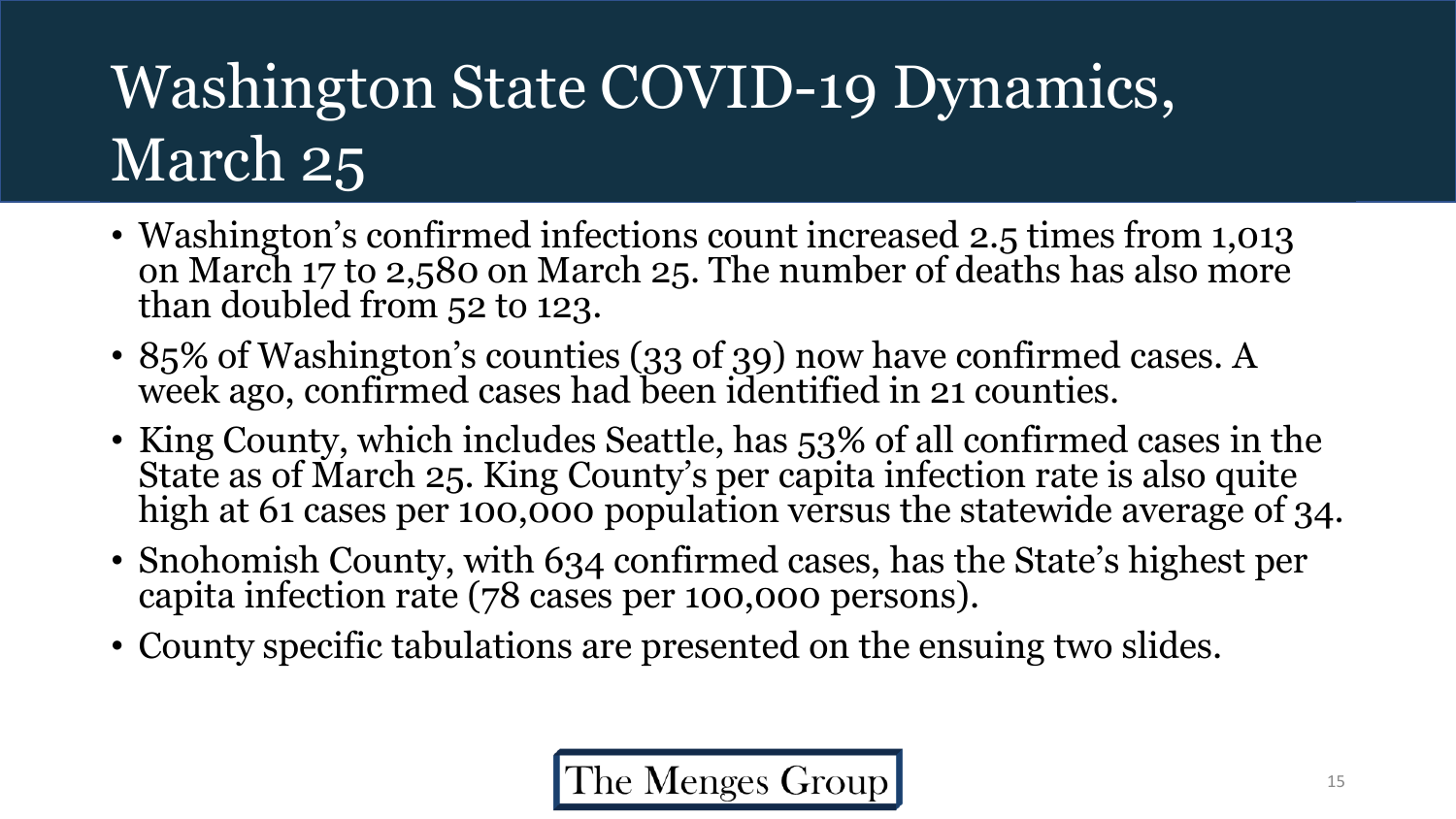## Washington State Table 1 of 2: Adams through Lewis Counties

| <b>County</b>       | <b>Total</b><br>Population,<br>2018 | <b>Medicare</b><br>Enrollees,<br>August 2019 | Confirmed<br>COVID-19<br>Cases<br>March 25 | COVID-19<br>Deaths,<br>March 25 | Cases per<br>100,000<br><b>Population</b> | Confirmed County Rank,<br>Cases per<br>100,000<br><b>Population</b> | <b>Deaths Per</b><br><b>Confirmed</b><br>Case | <b>Medicare</b><br><b>Enrollees</b> as<br><b>Population</b> | <b>County Rank,</b><br><b>Medicare</b><br>% of Total Enrollees as % of<br><b>Total Population</b> |
|---------------------|-------------------------------------|----------------------------------------------|--------------------------------------------|---------------------------------|-------------------------------------------|---------------------------------------------------------------------|-----------------------------------------------|-------------------------------------------------------------|---------------------------------------------------------------------------------------------------|
| Adams               | 19,759                              | 2,779                                        | 1                                          | $\blacksquare$                  | 5                                         | 21                                                                  | 0%                                            | 14.1%                                                       | 37                                                                                                |
| Asotin              | 22,610                              | 6,784                                        | $\blacksquare$                             | $\blacksquare$                  | $\blacksquare$                            | 34                                                                  | <b>NA</b>                                     | 30.0%                                                       | 13                                                                                                |
| Benton              | 201,877                             | 37,656                                       | 10                                         | $\overline{2}$                  | 5                                         | 22                                                                  | 20%                                           | 18.7%                                                       | 31                                                                                                |
| Chelan              | 77,036                              | 18,727                                       | 10                                         | $\overline{\phantom{a}}$        | 13                                        | 13                                                                  | 0%                                            | 24.3%                                                       | 21                                                                                                |
| Clallam             | 76,737                              | 28,355                                       | 4                                          | $\overline{\phantom{a}}$        | 5                                         | 20                                                                  | 0%                                            | 37.0%                                                       |                                                                                                   |
| Clark               | 481,857                             | 93,826                                       | 16                                         | 4                               | 3                                         | 27                                                                  | 25%                                           | 19.5%                                                       | 30                                                                                                |
| Columbia            | 4,059                               | 1,415                                        | 1                                          | $\overline{\phantom{a}}$        | 25                                        | 9                                                                   | 0%                                            | 34.9%                                                       |                                                                                                   |
| Cowlitz             | 108,987                             | 28,172                                       | 3                                          | ٠                               | 3                                         | 30                                                                  | 0%                                            | 25.8%                                                       | 19                                                                                                |
| Douglas             | 42,907                              | 8,857                                        | $\overline{2}$                             | $\blacksquare$                  | 5                                         | 24                                                                  | 0%                                            | 20.6%                                                       | 28                                                                                                |
| Ferry               | 7,649                               | 2,521                                        | 1                                          | $\overline{\phantom{a}}$        | 13                                        | 12                                                                  | 0%                                            | 33.0%                                                       |                                                                                                   |
| Franklin            | 94,347                              | 11,484                                       | 7                                          | $\blacksquare$                  | 7                                         | 19                                                                  | 0%                                            | 12.2%                                                       | 39                                                                                                |
| Garfield            | 2,247                               | 719                                          | $\blacksquare$                             | $\blacksquare$                  | $\blacksquare$                            | 34                                                                  | <b>NA</b>                                     | 32.0%                                                       | 10                                                                                                |
| Grant               | 97,331                              | 16,988                                       | 27                                         | $\mathbf{1}$                    | 28                                        |                                                                     | 4%                                            | 17.5%                                                       | 34                                                                                                |
| <b>Grays Harbor</b> | 73,901                              | 21,769                                       | 1                                          | $\blacksquare$                  | 1                                         | 33                                                                  | 0%                                            | 29.5%                                                       | 15                                                                                                |
| Island              | 84,460                              | 25,170                                       | 38                                         | $\mathbf{1}$                    | 45                                        |                                                                     | 3%                                            | 29.8%                                                       | 14                                                                                                |
| Jefferson           | 31,729                              | 14,061                                       | 10                                         | $\blacksquare$                  | 32                                        | 5                                                                   | 0%                                            | 44.3%                                                       |                                                                                                   |
| <b>King</b>         | 2,233,163                           | 341,444                                      | 1,359                                      | 94                              | 61                                        |                                                                     | 7%                                            | 15.3%                                                       | 36                                                                                                |
| Kitsap              | 269,805                             | 59,331                                       | 27                                         | ÷.                              | 10                                        | 17                                                                  | 0%                                            | 22.0%                                                       | 25                                                                                                |
| Kittitas            | 47,364                              | 9,438                                        | 6                                          | $\sim$                          | 13                                        | 14                                                                  | 0%                                            | 19.9%                                                       | 29                                                                                                |
| Klickitat           | 22,107                              | 6,719                                        | 6                                          | $\sim$                          | 27                                        | 8                                                                   | 0%                                            | 30.4%                                                       | 11                                                                                                |
| Lewis               | 79,604                              | 22,373                                       | $\overline{2}$                             |                                 | 3                                         | 31                                                                  | 0%                                            | 28.1%                                                       | 17                                                                                                |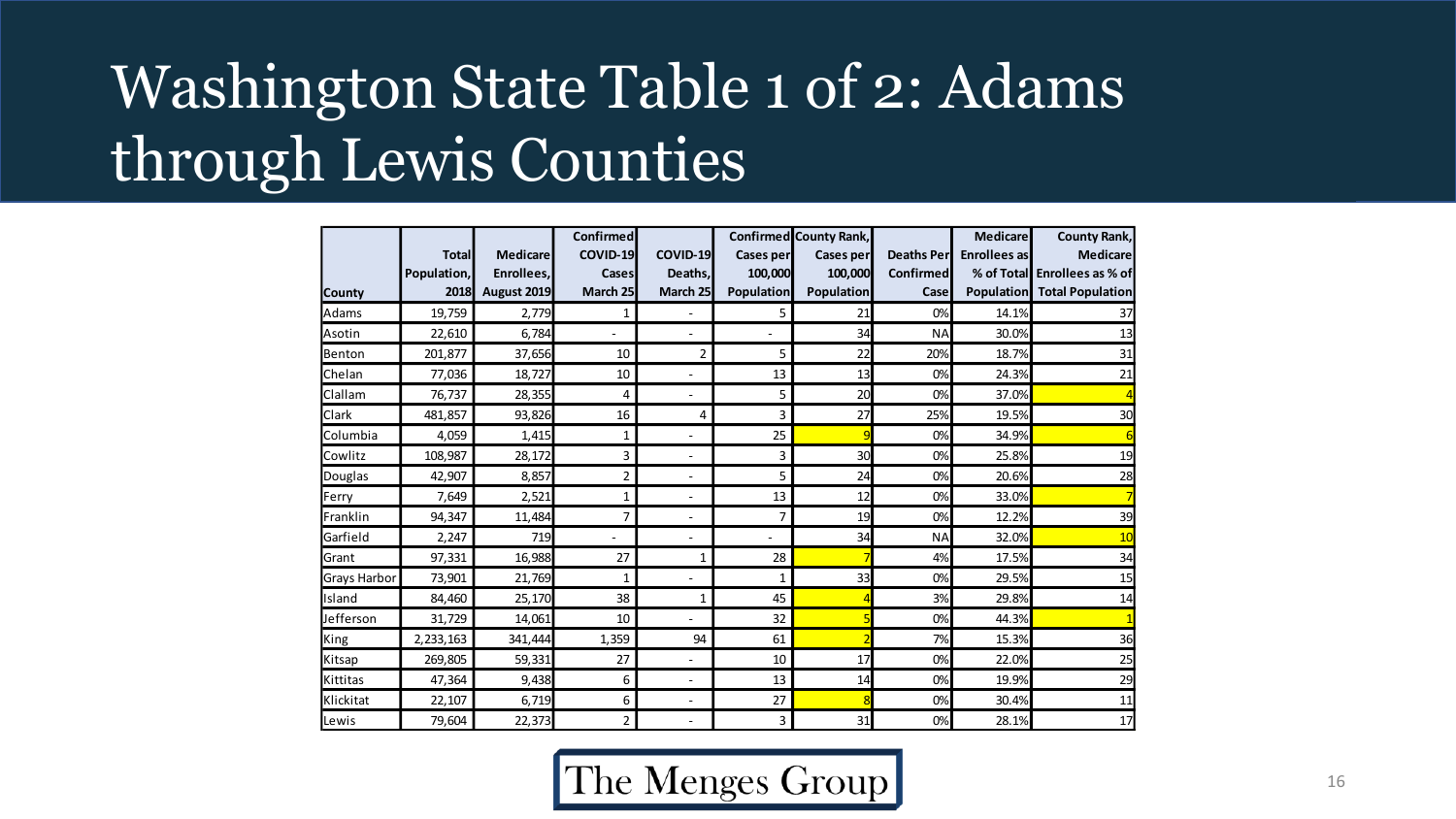## Washington State Table 2 of 2: Lincoln through Yakima Counties

|               |              |                 | <b>Confirmed</b> |                              |                          | <b>Confirmed County Rank,</b> |                   | <b>Medicare</b>     | <b>County Rank,</b>                |
|---------------|--------------|-----------------|------------------|------------------------------|--------------------------|-------------------------------|-------------------|---------------------|------------------------------------|
|               | <b>Total</b> | <b>Medicare</b> | COVID-19         | COVID-19                     | Cases per                | <b>Cases per</b>              | <b>Deaths Per</b> | <b>Enrollees</b> as | <b>Medicare</b>                    |
|               | Population,  | Enrollees,      | Cases            | Deaths,                      | 100,000                  | 100,000                       | <b>Confirmed</b>  |                     | % of Total Enrollees as % of       |
| <b>County</b> | 2018         | August 2019     | March 25         | March 25                     | <b>Population</b>        | <b>Population</b>             | Case              |                     | <b>Population</b> Total Population |
| Lincoln       | 10,740       | 3,472           | 1                | $\overline{\phantom{a}}$     | 9                        | 18                            | 0%                | 32.3%               |                                    |
| Mason         | 65,507       | 19,200          | 2                | $\overline{\phantom{a}}$     | 3                        | 29                            | 0%                | 29.3%               | 16                                 |
| Okanogan      | 42,132       | 11,504          | 1                | $\blacksquare$               | $\overline{\mathbf{c}}$  | 32                            | 0%                | 27.3%               | 18                                 |
| Pacific       | 22,036       | 8,878           |                  | $\qquad \qquad \blacksquare$ |                          | 34                            | <b>NA</b>         | 40.3%               |                                    |
| Pend Oreille  | 13,602       | 4,413           | $\frac{1}{2}$    | $\qquad \qquad \blacksquare$ | $\overline{\phantom{0}}$ | 34                            | <b>NA</b>         | 32.4%               |                                    |
| Pierce        | 891,299      | 161,867         | 155              | $\mathbf{1}$                 | 17                       | 11                            | 1%                | 18.2%               | 32                                 |
| lSan Juan     | 17,128       | 6,402           | 2                | $\overline{\phantom{a}}$     | 12                       | 15                            | 0%                | 37.4%               |                                    |
| Skagit        | 128,206      | 33,116          | 63               | $\mathbf{1}$                 | 49                       | $\overline{\mathbf{3}}$       | 2%                | 25.8%               | 20                                 |
| Skamania      | 11,924       | 2,854           | $\overline{a}$   | $\overline{a}$               |                          | 34                            | <b>NA</b>         | 23.9%               | 22                                 |
| Snohomish     | 814,901      | 136,525         | 634              | 16                           | 78                       |                               | 3%                | 16.8%               | 35                                 |
| Spokane       | 514,631      | 109,906         | 54               |                              | 10                       | 16                            | 0%                | 21.4%               | 27                                 |
| Stevens       | 45,260       | 13,724          | $\overline{2}$   | $\overline{\phantom{a}}$     | 4                        | 25                            | 0%                | 30.3%               | 12                                 |
| Thurston      | 286,419      | 64,195          | 14               |                              | 5                        | 23                            | 0%                | 22.4%               | 24                                 |
| Wahkiakum     | 4,426        | 1,632           |                  | $\blacksquare$               |                          | 34                            | <b>NA</b>         | 36.9%               |                                    |
| Walla Walla   | 60,922       | 13,903          | $\overline{2}$   | $\overline{\phantom{a}}$     | 3                        | 28                            | 0%                | 22.8%               | 23                                 |
| Whatcom       | 225,685      | 48,564          | 66               | $\overline{2}$               | 29                       | 6                             | 3%                | 21.5%               | 26                                 |
| Whitman       | 49,791       | 6,436           | 2                | $\overline{\phantom{a}}$     | 4                        | 26                            | 0%                | 12.9%               | 38                                 |
| Yakima        | 251,446      | 44,411          | 51               | 1                            | 20                       | 10                            | 2%                | 17.7%               | 33                                 |
| Total         | 7,535,591    | 1,449,590       | 2,580            | 123                          | 34                       |                               | 4.8%              | 19.2%               |                                    |